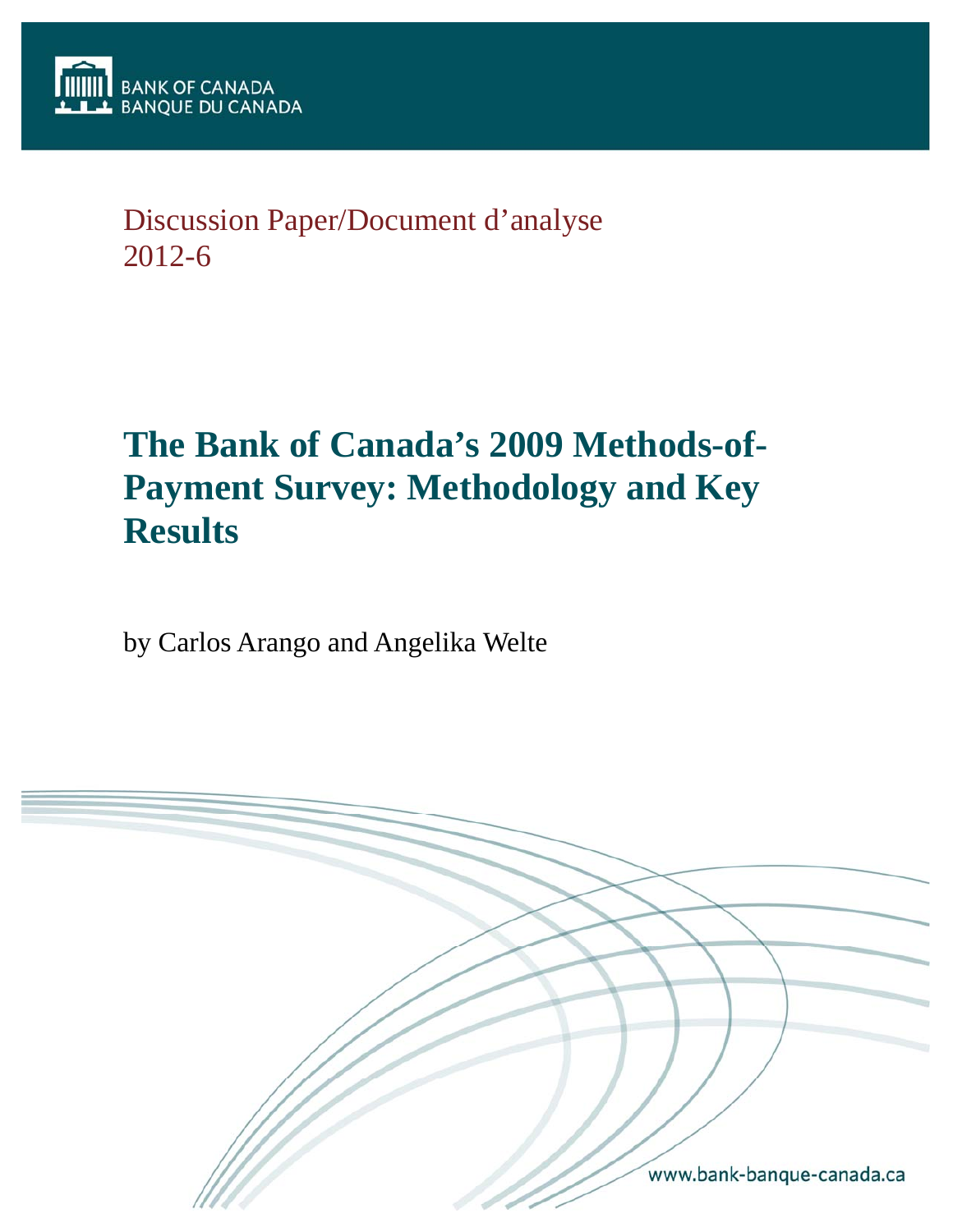Bank of Canada Discussion Paper 2012-6

September 2012

## **The Bank of Canada's 2009 Methods-of-Payment Survey: Methodology and Key Results**

**by** 

#### **Carlos Arango and Angelika Welte**

Currency Department Bank of Canada Ottawa, Ontario, Canada K1A 0G9 carango@bankofcanada.ca awelte@bankofcanada.ca

2 No responsibility for them should be attributed to the Bank of Canada. Bank of Canada discussion papers are completed research studies on a wide variety of technical subjects relevant to central bank policy. The views expressed in this paper are those of the authors.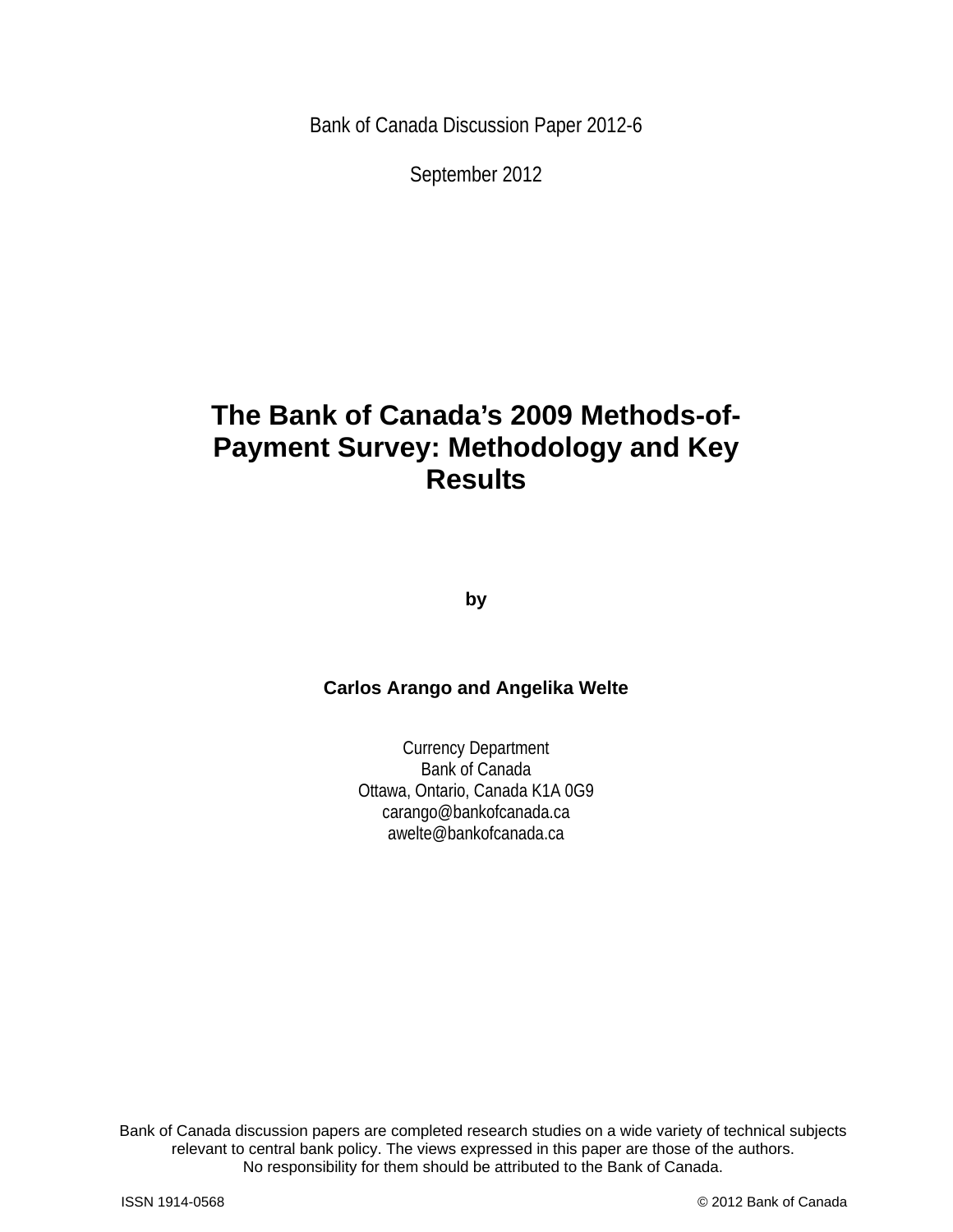## **Acknowledgements**

We thank Pierre Duguay, Gerry Gaetz, Charles Spencer, Lorraine Charbonneau, Kim Huynh and Ben Fung for their support and advice. We also thank Alyssa Lee, Dylan Hogg and Leonard Sabetti for their research assistance.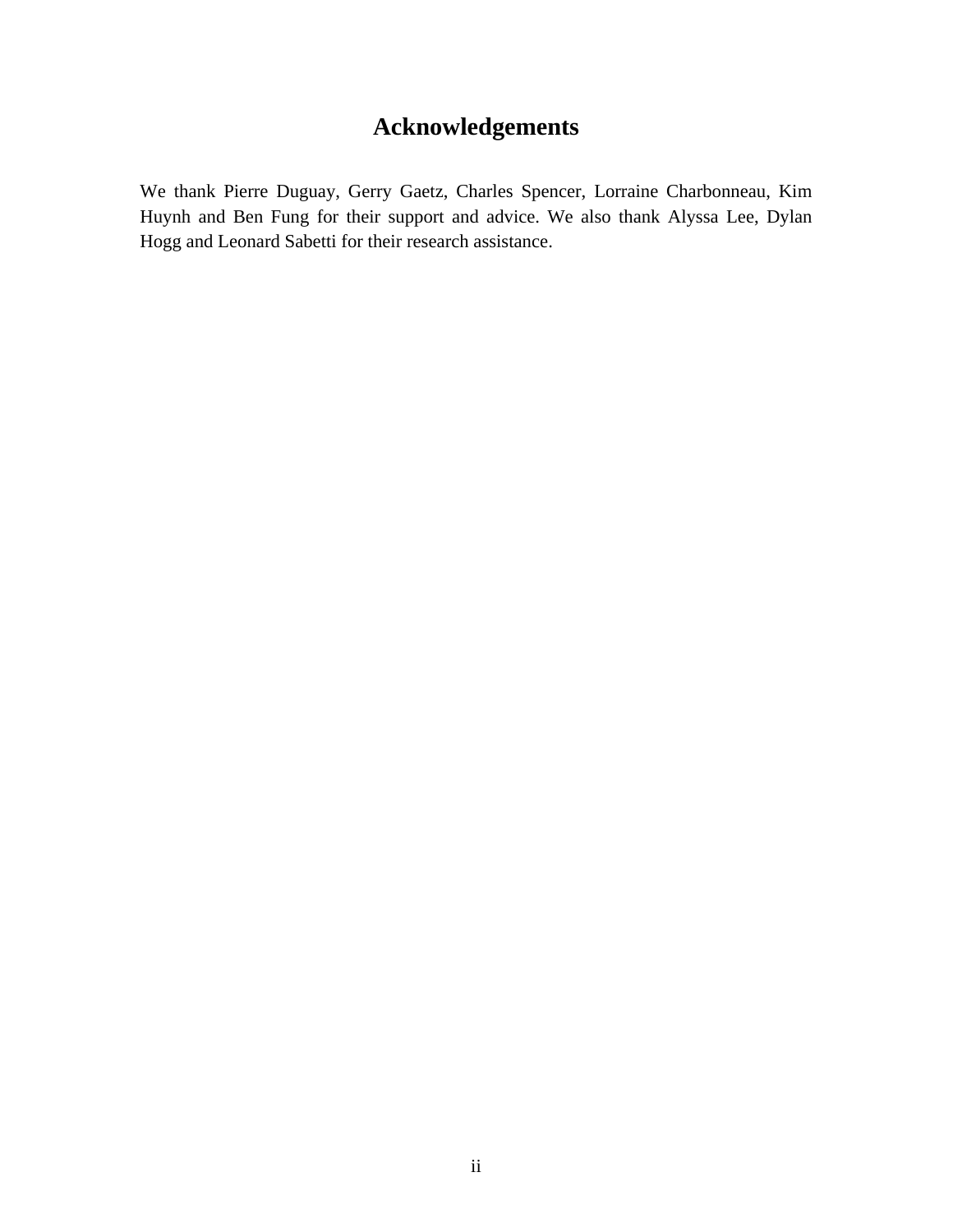### **Abstract**

The authors present the methodology and main findings of the Bank of Canada's 2009 Methods-of-Payment survey, a detailed investigation of consumer payment behaviour in Canada. The survey targeted the 18- to 75-year-old Canadian resident population. During November 2009, participants answered a questionnaire about their demographics, personal finance, and payment instrument habits and perceptions. Of the 6,868 questionnaire respondents, about half also completed a 3-day shopping diary, recording close to 16,000 shopping transactions. The survey gives a detailed account of Canadians' cash management habits and payment instrument choices and provides important clues into the reasons why Canadians pay the way they do.

*JEL classification: E4 Bank classification: Bank notes; Payment, clearing, and settlement systems; Financial services* 

## **Résumé**

Les auteurs décrivent la méthodologie et les principaux résultats de l'enquête de 2009 sur les modes de paiement effectuée par la Banque du Canada, qui examine en détail le comportement des consommateurs en matière de paiement au Canada. Le sondage ciblait un échantillon de résidents canadiens âgés de 18 à 75 ans. Au cours du mois de novembre 2009, les participants ont répondu à un questionnaire portant sur leurs données démographiques, leurs finances personnelles et leurs habitudes et perceptions à l'égard des instruments de paiement. Environ la moitié des 6 868 répondants ont en outre tenu pendant trois jours un journal d'achats, consignant près de 16 000 transactions. Le sondage donne un compte rendu détaillé des habitudes des Canadiens quant à la gestion de l'argent liquide et à leurs choix d'instrument de paiement, et il fournit des éléments d'information importants sur les raisons qui expliquent la manière dont les Canadiens règlent leurs achats.

*Classification JEL : E4 Classification de la Banque : Billets de banque; Systèmes de paiement, de compensation et de règlement; Services financiers*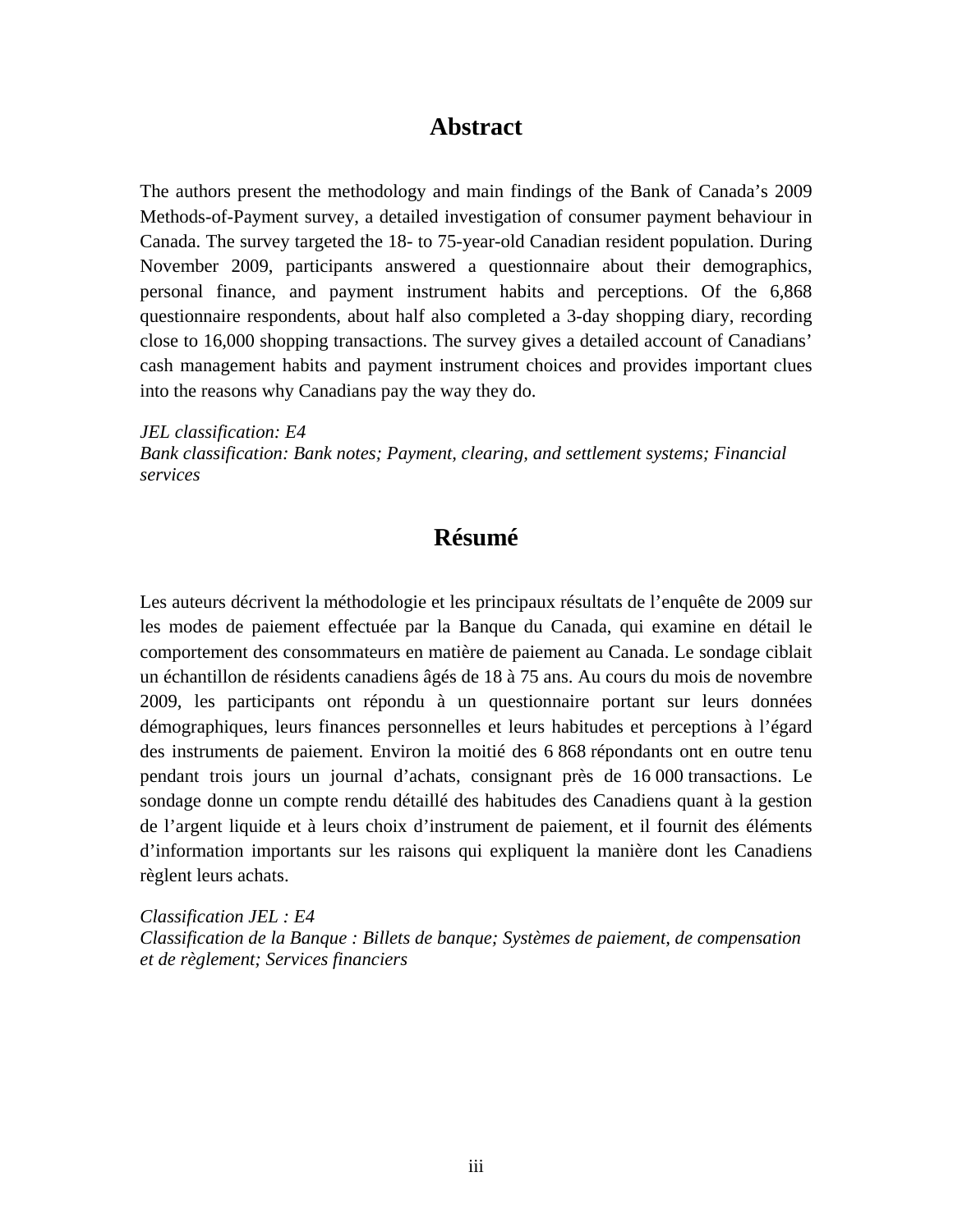## 1 Introduction

The way Canadians pay for goods and services has changed profoundly over the past two decades. The annual value share of cash in retail payments dropped from a level of more than 50 per cent in 1990 to 20 per cent in  $2009$ .<sup>1</sup> The decline of cash and the rise of debit and credit cards have been partially due to the introduction of debit card payments at the point of sale and the competitive edge afforded by a variety of credit card reward schemes. Further payment innovations such as contactless debit and credit card features, mobile payments and e-cash could become the next driver of change in cash usage.

In this context of innovation and change, the Bank commissioned the 2009 Methods-of-Payment (MOP) survey with two objectives:<sup>2</sup>

- 1. Develop a statistical instrument to collect accurate, reliable and affordable payments statistics, particularly about cash payments, for which there are no reliable sources.
- 2. Collect information on consumer characteristics, MOP attributes and transaction features that would help explain why Canadians pay the way they do.

In the following section we provide a detailed account of the survey methodology. In section [3](#page-8-0) we report the main findings on consumers' MOP usage, and perceptions and attitudes toward alternative MOP. The last section concludes.

## 2 Methodology

The 2009 MOP survey collects data from 18- to 75-year-old Canadian residents about the payment methods used for day-to-day purchases of goods and services, but it excludes mortgage and bill payments, and investment and business transactions. The Bank commissioned Ipsos Reid to conduct the survey between 23 October 2009 and 1 December 2009.<sup>3</sup>

<sup>&</sup>lt;sup>1</sup>Cash retail payment shares are estimated as ATM cash withdrawals divided by cash withdrawals plus debit and credit annual payment values.

 $2$ The 2009 MOP survey is the latest in-depth survey commissioned by the Bank to provide insight into the use of cash in Canada. The Bank commissioned a survey in 2004 to study the public's confidence in bank notes as well as MOP habits and perceptions [\(Taylor 2006;](#page-15-0) [Arango and Taylor 2009b\)](#page-14-0). A 2006 survey of merchants addressed questions related to merchants' preferences and costs of accepting alternative MOP, as well as annual revenues by MOP [\(Arango and Taylor 2008-09,](#page-14-1) [2009a\)](#page-14-2).

<sup>&</sup>lt;sup>3</sup>The 2009 Methods-of-Payment survey marked a collaboration between Bank of Canada staff and external parties. Its development benefited from recommendations by Jean Dumais at Statistics Canada; the advice of various central banks, particularly the Federal Reserve Bank of Boston and the Deutsche Bundesbank, which provided samples of their survey instruments; and discussions among central banks about payment surveys facilitated by the International Association of Currency Affairs.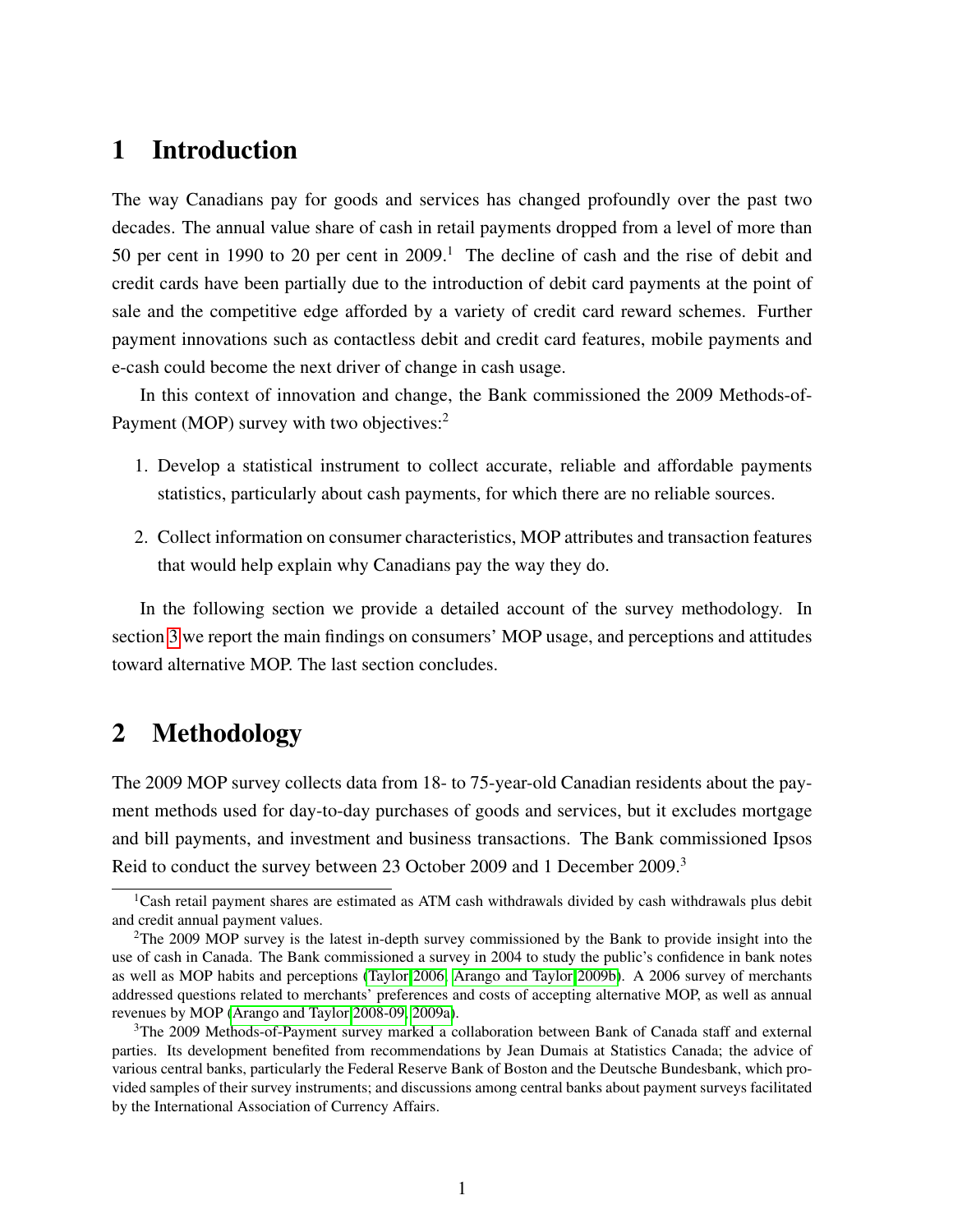#### 2.1 Survey instruments

The 2009 MOP survey consisted of two parts: a survey questionnaire (SQ) and a 3-day shopping diary (SD). Compared with surveys, which rely on the recollection of respondents regarding their MOP usage, diaries help prevent memory gaps. This is especially true for cash transactions, which are high in volume, low in value and not easily tracked. Such methodology has been used, for example, by the Australian, Austrian, Dutch and German central banks as a key tool to obtain reliable and detailed cross-sectional statistics on the use of cash and other MOP, which could be replicated over time.<sup>4</sup>

**The questionnaire** The SQ covers 52 questions,<sup>5</sup> which can be divided into the following categories:

- Personal finances, particularly knowledge and access to financial products and services, including details about consumers' bank and credit card account plans.
- Consumers' frequency of use of cash, debit cards, credit cards and cheques.
- Attitudes and perceptions regarding MOP attributes such as ease of use or speed, costs, record keeping, acceptance, and security.
- Cash holdings, cash management practices such as cash balances, and cash withdrawing practices.
- A rich set of socioeconomic indicators such as age, income, education, marital status, household size, place of residence and ethnic origin.

The diary The SD was limited to three days, since other diary studies have found strong fatigue after the first few days of transaction recording.<sup>6</sup> The diary had three sections:

- The front section collected information about the amount of cash by denomination (coins and bank notes) and the number and types of cards participants carried in their wallets.
- In the main part of the diary, participants recorded their purchases of goods or services, and when cash was obtained from different sources. For each purchase, participants

<sup>4</sup>See, for example, [Hoffmann et al.](#page-14-3) [\(2009\)](#page-14-3); [Jonker and Kosse](#page-14-4) [\(2009\)](#page-14-4); [Mooslechner, Stix and Wagner](#page-14-5) [\(2006\)](#page-14-5).

<sup>5</sup>Some of the questions in the SQ are based on the Survey of Consumer Payment Choice of the Federal Reserve Bank of Boston, which collaborated with the Bank of Canada in the development of the survey instruments (see [Foster et al. 2010\)](#page-14-6).

<sup>6</sup>That is the case in the pilot study made by the Dutch central bank, the Australian central bank 2-week diaries, and the Deutsche Bundesbank 7-day diaries; see [Jonker and Kosse](#page-14-4) [\(2009\)](#page-14-4) and [Schmidt](#page-15-1) [\(2011\)](#page-15-1).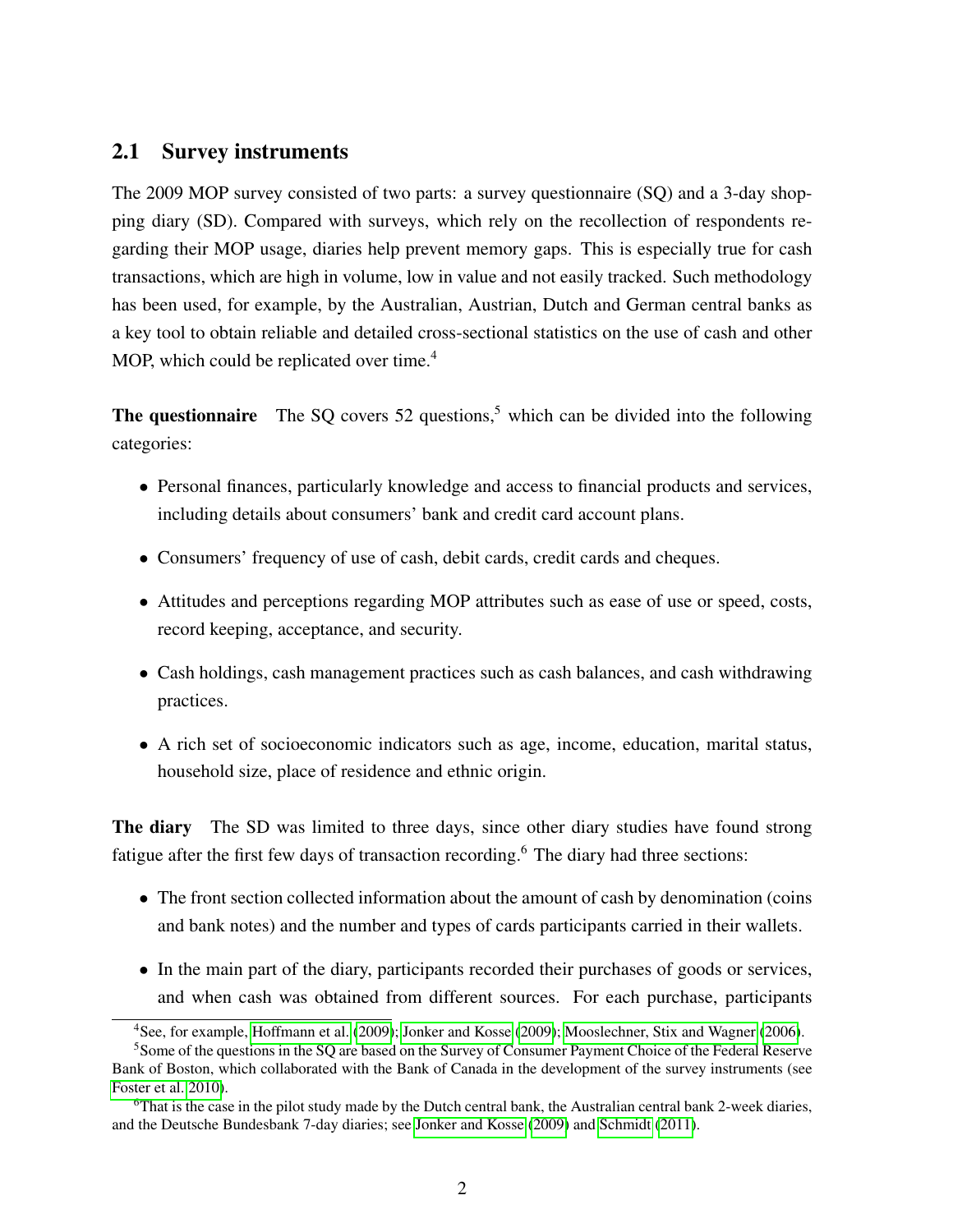recorded the transaction amount, the MOP used, the top two reasons for choosing that particular MOP, the type of good, where the transaction was made (at a store, online, by phone, etc.), the number of terminals if at a store, and the MOP perceived as not being accepted. When obtaining cash, participants recorded the amount and whether it was obtained from an ATM, a teller, cashback<sup>7</sup> from debit cards or other sources.

• Respondents also recorded the amount of cash on hand at the end of each day.

#### 2.2 Sampling and data collection

The sample was drawn from Ipsos Reid access panels, which are databases of people who have signed up to participate in surveys on a regular basis. In the 2009 MOP survey, an online panel and a mail panel were used. The members of the online panel accessed and submitted the survey material on the Internet, and the members of the mail panel received the material on paper and mailed it back by post. This way, people without access to the Internet (about 20 per cent of Canadian households in  $2009$ <sup>8</sup> had a chance to participate in the survey.

Sample quotas ensured that the data would be representative of Canadian consumers. A minimum of 2,000 diaries were targeted from the online panel and 1,000 diaries from the mail panel, of which at least 400 had to come from households without Internet access at home. The quotas for the age, income, gender and place-of-residence strata guaranteed a margin of error below 8 per cent in every stratum.

Invitations were sent to a stratified random sample of around 50,000 members of the online panel, and around 5,000 members of the mail panel. Online participants were allowed to opt out of the SD component, but mail participants were required to complete both parts. The survey was distributed in waves over the month of November 2009. There were six online and four mail waves. Diaries started on different days of the month based on the time of arrival of the invitations to participate. The sample therefore provides a good representation of a month's worth of payment behaviour.

The final sample consists of 6,868 questionnaires, 3,405 diaries and around 16,000 transactions. From the online panel, 5,701 SQs were collected, together with 2,238 completed  $SDs$ ,<sup>9</sup> and  $1,167$  completed SQs and SDs from the mail panel.<sup>10</sup>

The editing phase of the survey garnered complete data for the majority of the SQs. First, callbacks helped to correct most missing values or entry errors in the SQ. In a few SQ questions,

 $7$ Cashback is the cash a user requests from a merchant when using a debit card, over and above the value of the purchase.

<sup>8</sup>Canadian Internet Use Survey, Statistics Canada 2009.

<sup>&</sup>lt;sup>9</sup>The online panel response rate for completing the SQ was 11.5 per cent.

<sup>&</sup>lt;sup>10</sup>There was a 23.3 per cent response rate for offline participants.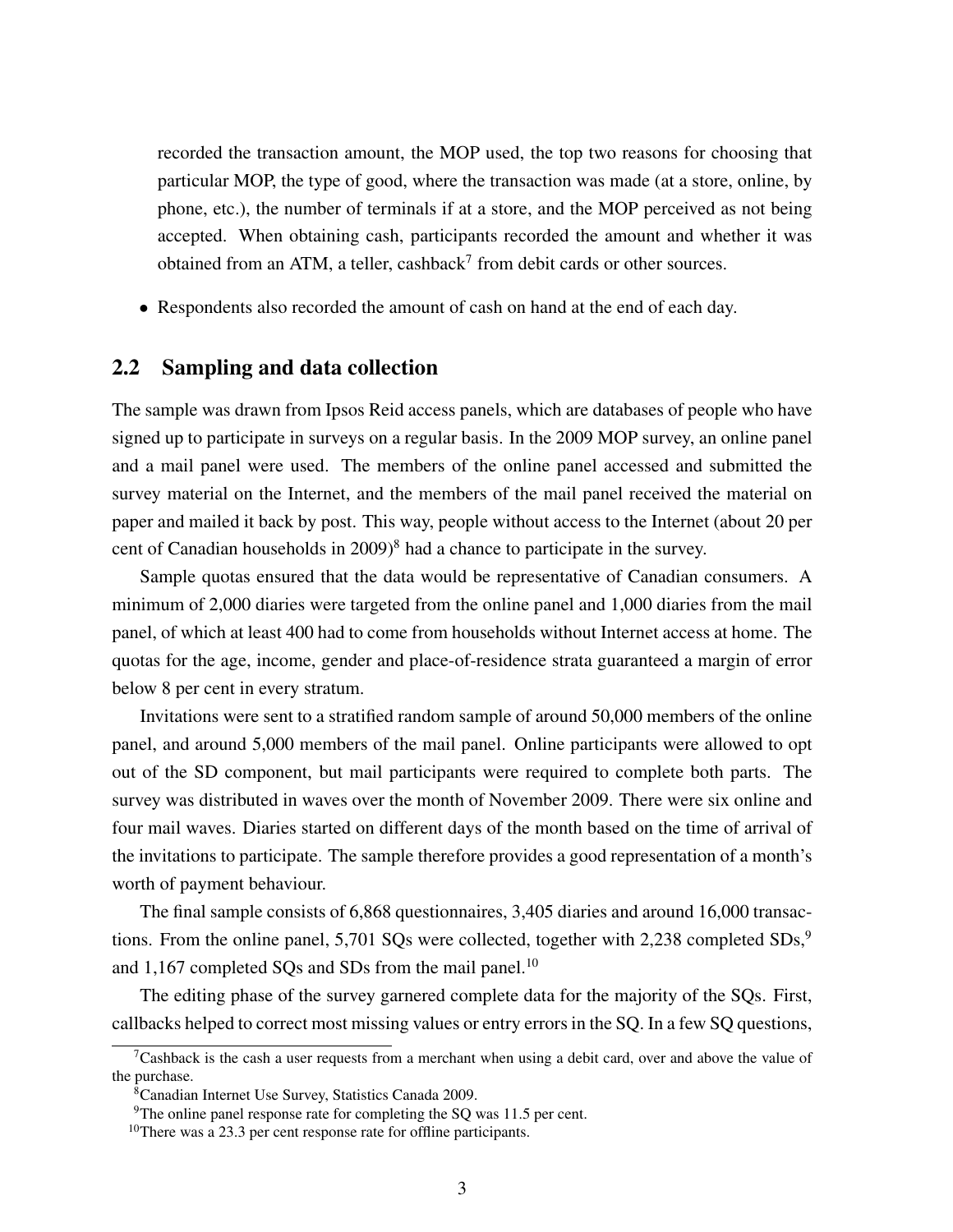Ipsos Reid edited the responses based on clear rules where the cause of error was evident. In the final data set, the proportion of missing answers was below 0.5 per cent for almost all SQ questions.<sup>11</sup> To guarantee the quality of the SD responses, SDs were eliminated from the sample if less than 70 per cent of the mandatory questions had a valid response.

#### 2.3 Sample weights

Ipsos Reid produced two sets of sample weights: one for all SQ respondents and another for SD respondents only. Sample weights, in general, correct biases that arise because some socioeconomic groups are overrepresented or underrepresented in the survey sample. For the 2009 MOP survey, the sample weights were constructed to match the weighted estimates of important reference statistics with the corresponding estimates from two other surveys, as follows:

- The 2009 Canadian Internet Use Survey (CIUS), conducted by Statistics Canada, which was used as a proxy for the distribution of Canadian adults by demographic strata, online shopping and Internet access.
- The Canadian Ipsos Reid Omnibus telephone survey (OMNI), which, during November 2009, carried four of the key questions from the MOP survey and provided information about access to, and use of, different payment methods.

Both the CIUS and the OMNI are considered reliable and unbiased.

The weights for the 2009 MOP survey are based on demographics, MOP usage and adoption, which were taken from the CIUS where applicable, and from the OMNI. Also, the weights for the SD reflect differences between those who completed only the SQ and those who completed the SD. The calculation of weights was done by "raking,"<sup>12</sup> which iteratively adjusts weighting factors so that the marginal totals of the adjusted weights agree on specified characteristics with the corresponding totals for the population.

The weights for the online and the mail samples were calculated separately before the two samples were fused into the final weighted sample. To justify this fusion, special attention was paid to the different profiles of the online and the mail samples. After weighting the sub-

<sup>&</sup>lt;sup>11</sup>The questions about cash in the wallet and cash stored elsewhere, as well as bank account plans and fees and credit card plans, fees and interest rates, showed higher-than-average responses of "not sure" or "don't know." Also, a level of missing information remains at the diary level for some entries, such as the questions about the main reasons to use the chosen MOP. Participants often also answered "don't know" to the question on what MOP are perceived as not being accepted. See [Arango, Huynh and Sabetti](#page-14-7) [\(2011\)](#page-14-7) for imputation strategies to deal with some of these issues.

<sup>12</sup>See, for example, [Izrael, Hoaglin and Battaglia](#page-14-8) [\(2000\)](#page-14-8).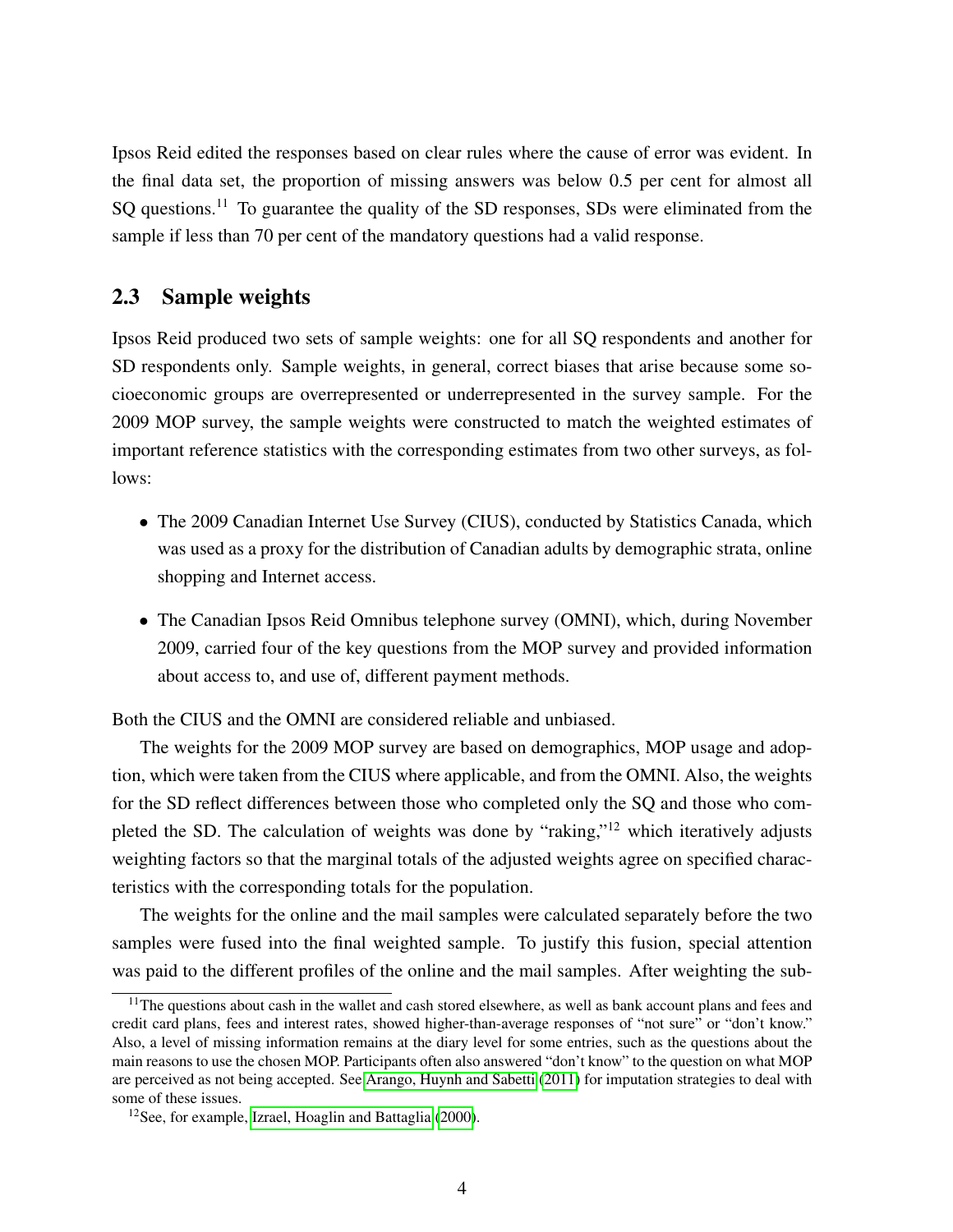samples to match the OMNI and the CIUS distributions, there were no significant differences in payment behaviour between the online and mail samples.

The 2009 MOP unweighted sample is close in composition to the CIUS sample, which demonstrates the effectiveness of using quotas (Table [1\)](#page-16-0).

On average, a respondent who completed the diary made 5.8 transactions in the 3-day period; the average transaction amount was \$48.4. The majority of transactions recorded in the SD are classified as groceries or drugs (33 per cent) and entertainment and meals (22 per cent). In terms of value share, groceries and drugs are also at the top, accounting for 27 per cent. The vast majority of all transactions (83 per cent) are conducted at a physical store.

As for possible fatigue effects due to the duration of the diary, there are no significant differences in the total number of transactions as well as the number of transactions by payment method between day one, day two and day three.

### <span id="page-8-0"></span>3 Main Results of the Survey

The 2009 MOP survey provides a snapshot of the payment behaviour and MOP usage of Canadian consumers. The MOP covered are mainly cash, debit cards, credit cards (with or without contactless capabilities), personal cheques and stored-value cards.<sup>13</sup> Most consumers use at least four of these MOP in a typical month.

#### 3.1 Canadians' MOP management

**Cash** Canadian consumers carry about  $$70^{14}$  in cash with them. On average, they keep  $$242<sup>15</sup>$  in cash stored in other places such as their home or vehicle (Table 2). About 5 per cent do not have any cash on hand, and 37 per cent do not have any cash stored elsewhere. The SQ average monthly cash spending is \$382.

There are significant differences in cash usage across socioeconomic groups. For example, cash on hand and cash spending increase with household income. Also, older consumers have the most cash on hand, but the lowest monthly cash spending. In contrast, young people have the highest monthly cash spending and most cash held in store, but carry the lowest amount of

<sup>&</sup>lt;sup>13</sup>Any MOP could be recorded in the diaries if used for a day-to-day purchase (e.g., online PayPal or travellers cheques). Also, the diary defines a stored-value card as one that can be reloaded and excludes gift cards.

<sup>&</sup>lt;sup>14</sup>The survey question was: "[H]ow much Canadian cash do you personally have at the present time [i]n your wallet, purse or pocket?" Excluding responses  $> $1,000$ , which are less than 1 per cent of all survey questionnaire responses.

<sup>&</sup>lt;sup>15</sup>The survey question was: "[H]ow much Canadian cash do you personally have at the present time [n]ot in your wallet, purse or pocket or in your bank accounts, but stored elsewhere (e.g., your home, vehicle, safety deposit box, etc.)?" Excluding responses  $> $10,000$ , which are less than 1 per cent of all survey questionnaire responses.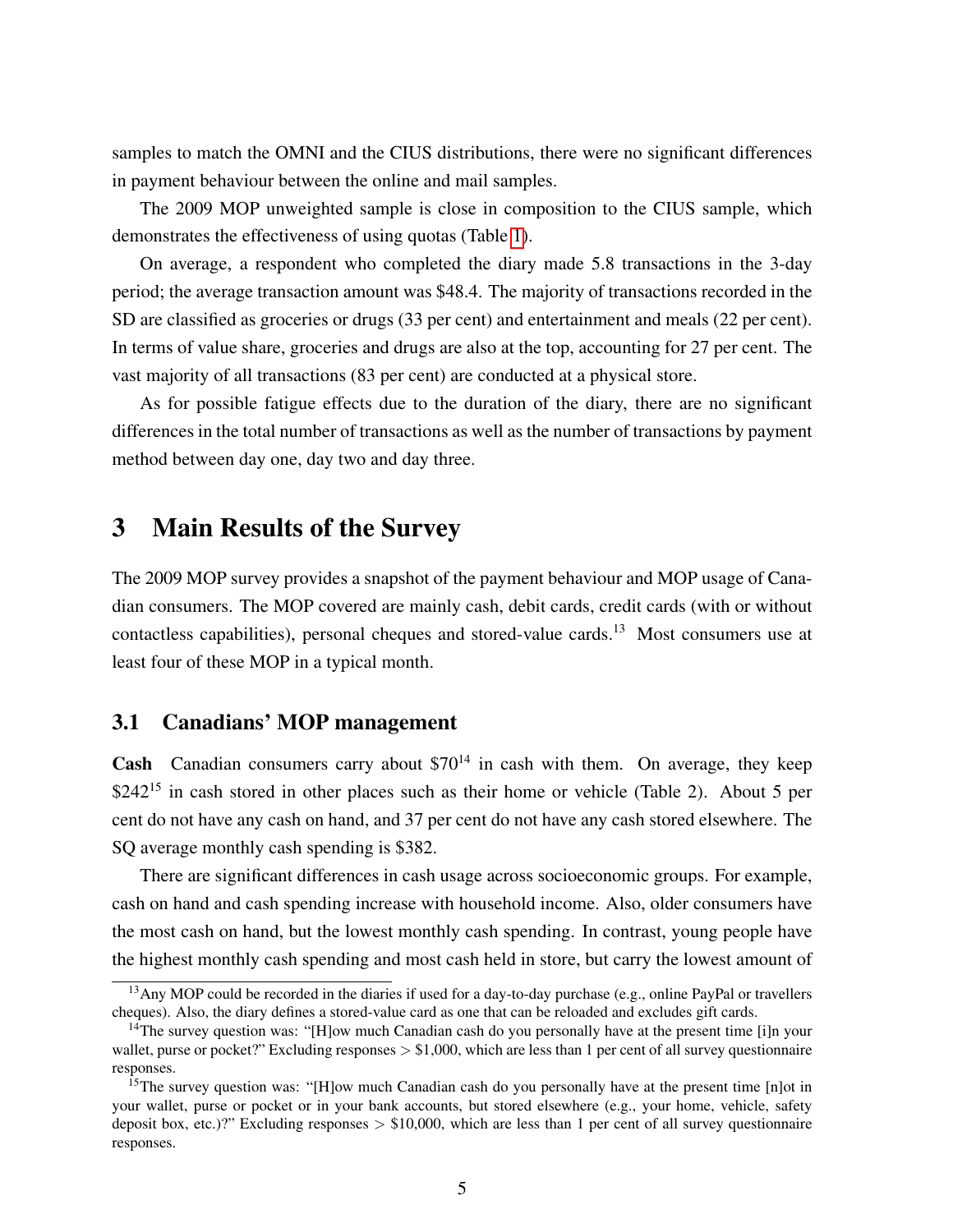cash with them. Residents of rural areas and males tend to hold more cash in store and spend more cash than the average Canadian (Table [2\)](#page-17-0).

The most popular way of obtaining cash is through the ATM network. On average, consumers withdraw cash from an ATM once a week, and the typical ATM withdrawal is around \$113. They also obtain cash from a teller or in the form of cashback on a debit card transaction about once or twice a month. The average amount for withdrawal from a teller is \$236 and for cashback it is \$60 (Tables [3](#page-18-0) and [4\)](#page-19-0).

Bank accounts and debit cards Nearly all of the respondents have a bank account and a debit card (Table [5\)](#page-20-0). Bank accounts have different features and fee structures. About half of the consumers pay monthly fees on their bank account associated with their main debit card, but monthly fees are often waived if the balance in the bank account stays high enough throughout the month. Also, about a third of respondents pay additional fees for debit card transactions if they exceed 20 transactions per month (Table [6\)](#page-21-0).

The average consumer has a bank account balance that fluctuates between \$1,800 and \$4,100 every month. However, about half of the respondents have minimum balances below \$500 and maximum balances below \$4,000 (Table [7\)](#page-22-0).<sup>16</sup>

Credit cards Almost 80 per cent of Canadian adults own a credit card, in most cases issued by the bank at which they have their bank account. About half of them own two or more credit cards. Credit card ownership increases with household income, and so do the number of credit cards (Table [5\)](#page-20-0).

Two-thirds of the credit card owners can be considered as "convenience" users: they usually have credit card reward plans, do not pay annual fees, have interest rates higher than or equal to 15 per cent and pay balances in full at the end of the billing period. Others, usually called "revolvers," carry credit card debt across billing periods. More than half of those revolving have carried debt on their credit card for five or six months preceding the survey (Table [8\)](#page-23-0). If consumers have experienced a major income fluctuation over the previous year, they are two times more likely to be revolvers.

Consumers charge, on average, \$1,300 a month to their main credit card; 45 per cent of them charge less than \$500 dollars a month. The median credit card limit of consumers' primary credit cards is about \$6,000 and 42 per cent of them have limits above \$10,000. For those with an outstanding credit card debt, the average debt balance is about \$3,000 (Table [9\)](#page-24-0).

<sup>&</sup>lt;sup>16</sup>In interpreting these results, one should keep in mind that many people in Canada are paid twice a month. Also, 34 per cent of respondents reported that two people actively use their main bank account.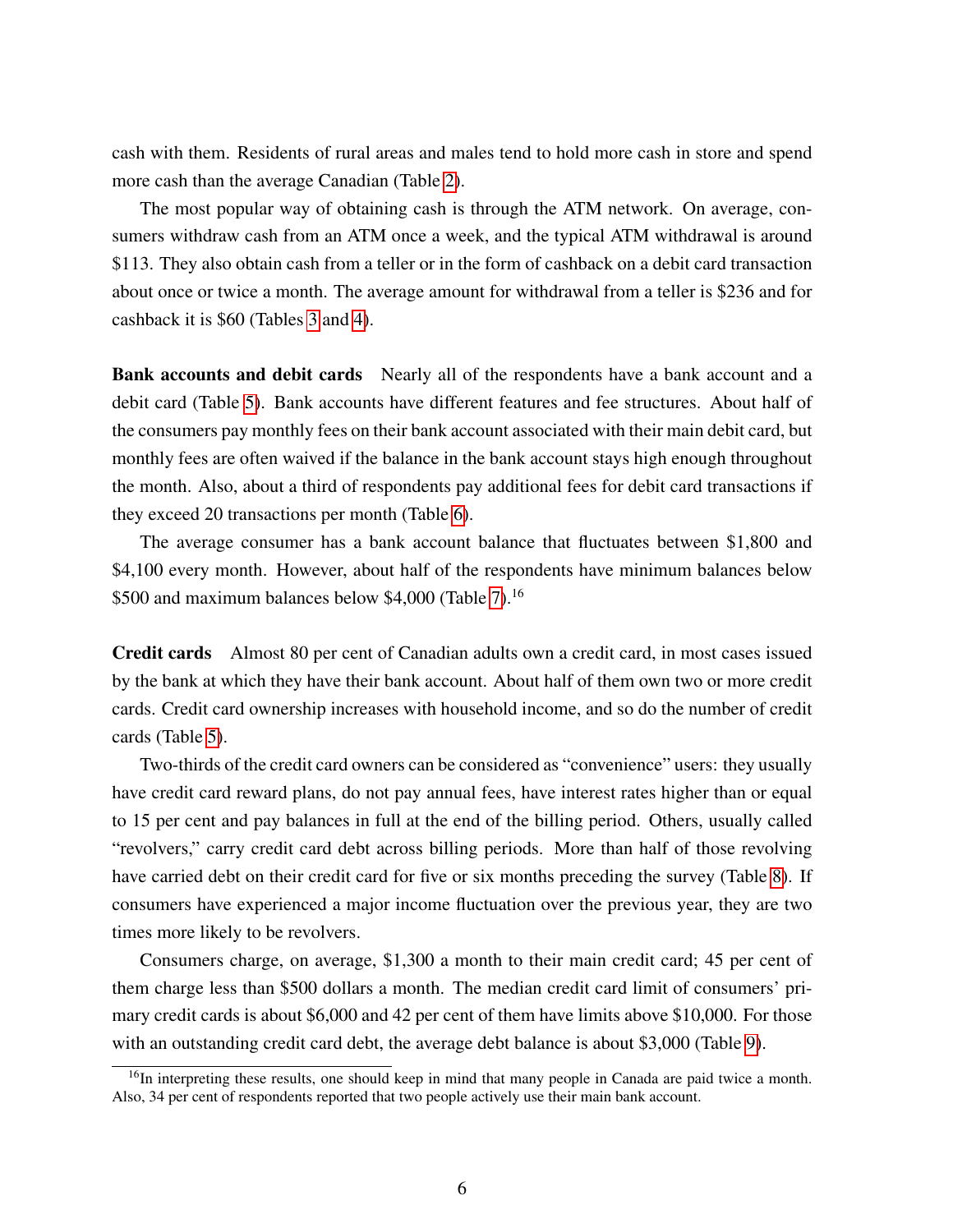Cheques and stored-value cards Almost all Canadians have a chequing account which allows them to use cheques. The survey explicitly excluded payments for rent and utility bills, expenses related to operating a business, and similar non-retail payments. With these exclusions in mind, Canadians write about one personal cheque per month, for an average amount of \$196.

A quarter of Canadians have a stored-value card in their wallet, which they use approximately once a week. There are many different stored-value cards in Canada, from single-purpose cards, which can be used only at a particular store or chain, to multipurpose stored-value cards offered by the credit card networks. The transaction values for stored-value cards are generally low, although some larger payments occur; half of the payments are below \$5, but the mean value is \$27.

#### 3.2 Canadians' choices of MOP

The intensity of MOP usage can be measured in two ways: by frequency (how often consumers use an MOP), and by value share (how much of their expenses are paid with an MOP). Cash, debit, credit cards and cheques are used at least once a week by 86 per cent, 68 per cent, 47 per cent and 11 per cent of all Canadians, respectively (Table [10\)](#page-25-0). These results are confirmed in the diaries, where cash dominates other MOP in volume, accounting for 54 per cent of all transactions, followed by debit cards with 25 per cent and credit cards with 19 per cent (Table [11\)](#page-26-0). However, credit cards lead in terms of payment values, accounting for 41 per cent of all SD expenses.

Transaction type and payment choices One of the key advantages of the diaries is their ability to provide a detailed description of where and when consumers use different MOP.

Transaction value, for example, is a key predictor of MOP usage. There is a decreasing relationship between cash usage and transaction values. Cash prevails for transactions up to \$25, accounting for 76 per cent of all transactions below \$15, and for 49 per cent of those in the \$15 to \$25 dollar range. Debit cards do not dominate in any transaction range, whereas credit cards clearly dominate payments above \$50. However, there seems to be strong substitution among cards, since debit cards surpass credit cards for transactions below \$50 (Table [12\)](#page-26-1).<sup>17</sup>

The relationship between transaction value and the choice of MOP is further highlighted by the fact that half of all cash payments are below \$8. The average cash transaction is \$16.9. In contrast, the average transaction values are much higher for debit (\$51.2) and credit cards

<sup>&</sup>lt;sup>17</sup>[Arango, Huynh and Sabetti](#page-14-7) [\(2011\)](#page-14-7) show that credit card rewards, which are proportional to the transaction value, may act as an incentive to use a credit card instead of a debit card for higher transaction values.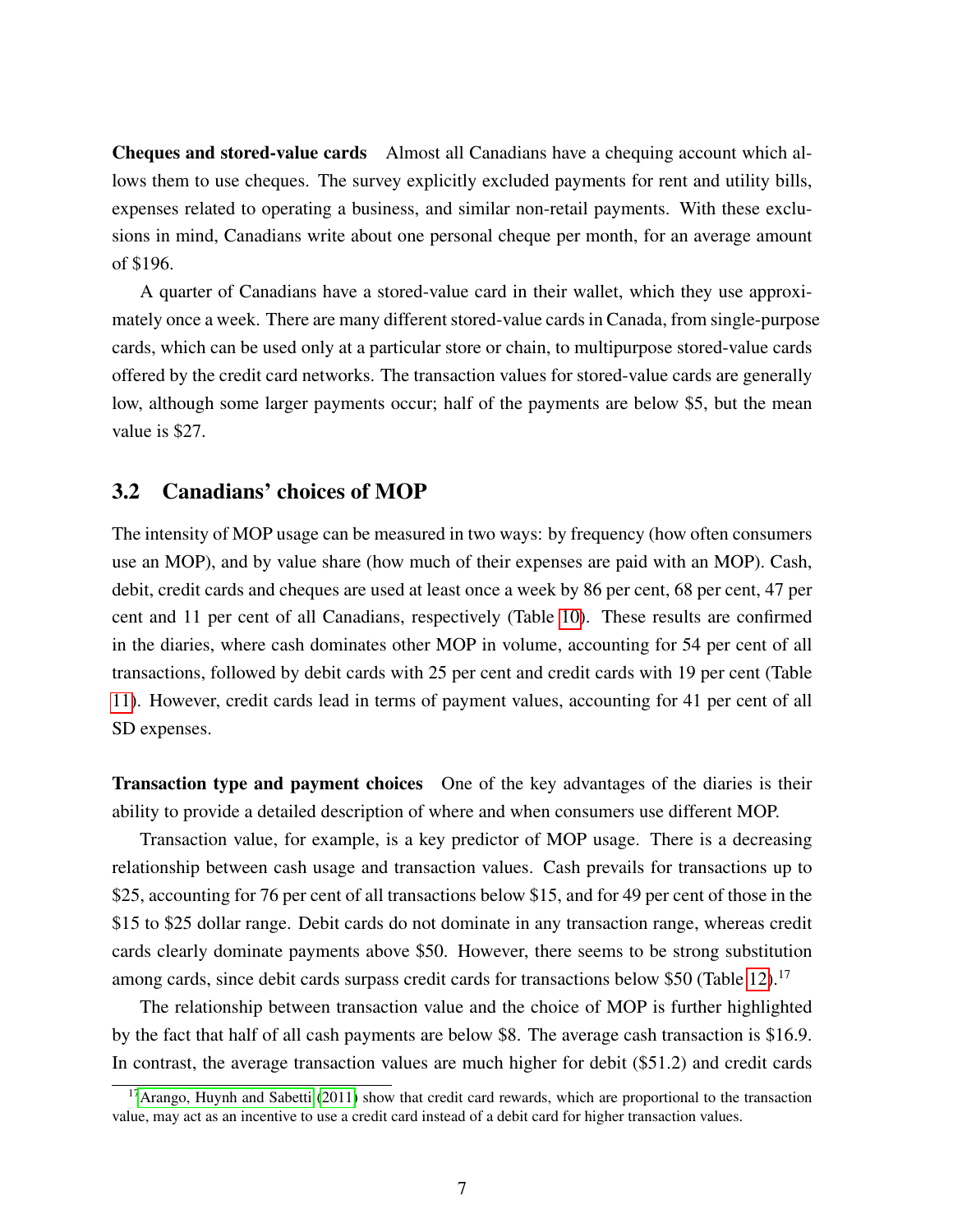$($84.5)$ , as reported in Table [13.](#page-26-2)<sup>18</sup>

The diaries also reveal interesting links between the choice of MOP and purchase categories. For everyday items and services, such as groceries and drugs, travel and parking, and entertainment and meals, cash is the preferred payment method by volume, accounting for half or more of all payments (Table [14\)](#page-27-0). However, in terms of total amount spent, cards dominate in all retail sectors, with credit cards being predominant, except for entertainment and meals, where cash still accounts for 45 per cent of total spending (Table [15\)](#page-28-0).

As would be expected, cash dominates in transactions where physical presence is required, such as at a store, accounting for 51 per cent of transaction volume, and in person-to-person payments, accounting for 81 per cent. In contrast, credit cards are the most used payment method for purchases by phone or online (Tables [16](#page-28-1) and [17\)](#page-29-0).

Payments and socioeconomics Socioeconomic payment traits are similar to those found previously in Canada and also in the United States.<sup>19</sup>

Consumers with the highest annual incomes use cash relatively less and credit cards more intensively than debit cards, compared with those in the lower income ranges. Table 18 summarizes the payment frequencies by strata. In terms of value shares, income differences are even bigger. Those with the highest annual incomes use credit cards for 58 per cent of their spending, compared with 12 to 42 per cent in the lower income groups (Table [19\)](#page-31-0).

There are also significant differences between age groups: younger people use debit cards more intensively and credit cards less intensively than older people.<sup>20</sup>

#### 3.3 Perceptions of MOP attributes

Consumer perceptions and attitudes about MOP attributes such as acceptance, ease of use or speed, fees and rewards, safety, and record keeping provide many clues as to why cash is so popular in terms of volume, but cards are more popular as transaction values increase.

Participants rated, on a scale from 1 to 10, how important different attributes are when choosing a payment instrument. Although all payment attributes receive high ratings, the attributes that rank at the top are security, in terms of protection against fraud, counterfeit or theft; ease of use or speed; and costs. A second group of attributes in order of importance includes

<sup>&</sup>lt;sup>18</sup> According to the Bank for International Settlements' data for Canada in 2009, the average values for debit card and credit card transactions are about \$45 and \$110, respectively.

<sup>19</sup>See [Arango and Taylor](#page-14-0) [\(2009b\)](#page-14-0) and the references therein.

 $^{20}$ [Arango, Hogg and Lee](#page-14-9) [\(2012\)](#page-14-9) argue that socioeconomic factors such as income and age affect payments mainly because they matter for the likelihood of owning a credit card. Among those with access to the major payment instruments, socioeconomic factors have little impact, once individual perceptions about MOP attributes and transaction characteristics are taken into account.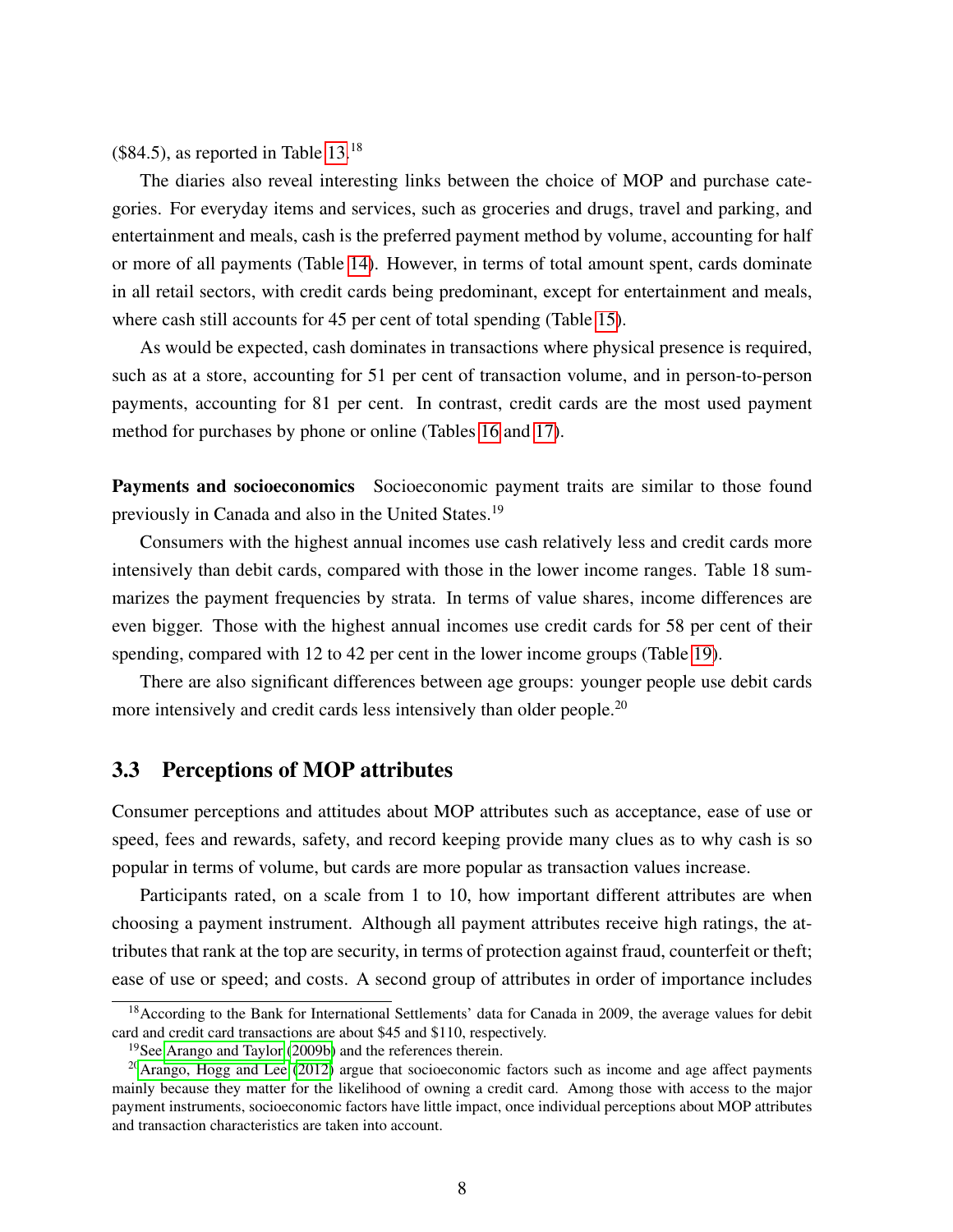overall acceptance by merchants, the ability to facilitate record keeping and the possibility of delaying the payment. Last in importance are anonymity of payment, control of overspending and potential rewards (Table [20\)](#page-32-0).

Participants also rated different payment attributes by payment method (cash, debit cards, credit cards and stored-value cards). Cash ranks best in terms of ease of use or speed, wide acceptance, and low costs, but it is considered riskier than debit and credit cards. Debit and credit cards rank similarly on most factors when used in Canada, in particular for ease of use, record keeping, risk and acceptance. However, debit cards fall short on ease of use or speed and acceptance when travelling abroad (Table [21\)](#page-32-1). Stored-value cards, on the other hand, do not seem to offer any outstanding advantage in terms of the surveyed attributes.

#### 3.4 MOP attributes and payment choices

The diaries provide direct evidence about which MOP attributes are most relevant in choosing a payment instrument during a transaction. For each transaction, the respondent identified the two most important reasons for the choice of MOP, as well as the MOP that the respondent perceived as being unavailable for the transaction.

In about 83 per cent of all transactions, ease of use or speed is the top reason for choosing the MOP, being deemed most important when choosing cash and debit cards. The next most important reasons are security and low costs for cash and debit cards, and the potential to earn rewards and delay payment for credit cards (Table [22\)](#page-33-0).

Finally, perceived acceptance plays an important role in cash usage. Even though the share of cash payments in all transactions in the SD is 54 per cent, it is significantly lower (34 per cent) where consumers perceive cards as being accepted.<sup>21</sup>

## 4 Conclusion

The Bank of Canada's 2009 Methods-of-Payment survey provides a rich data set to study the use of cash and alternative payment methods in Canada. It also provides a reference point to understand future developments in the Canadian retail payment system and existing differences between Canada and other countries.

Overall, the survey provides a detailed account of how and why Canadians pay the way they do. The decision to use a payment instrument seems to be based on preferences for different

<sup>&</sup>lt;sup>21</sup>Given that respondents found it particularly challenging to provide information about payment methods that were not accepted, "Don't know" was the answer in many diary transactions. We imputed acceptance values to about 10 per cent of the diary transactions for this calculation based on merchant size, type of good and payment instrument used (Stata package ICE).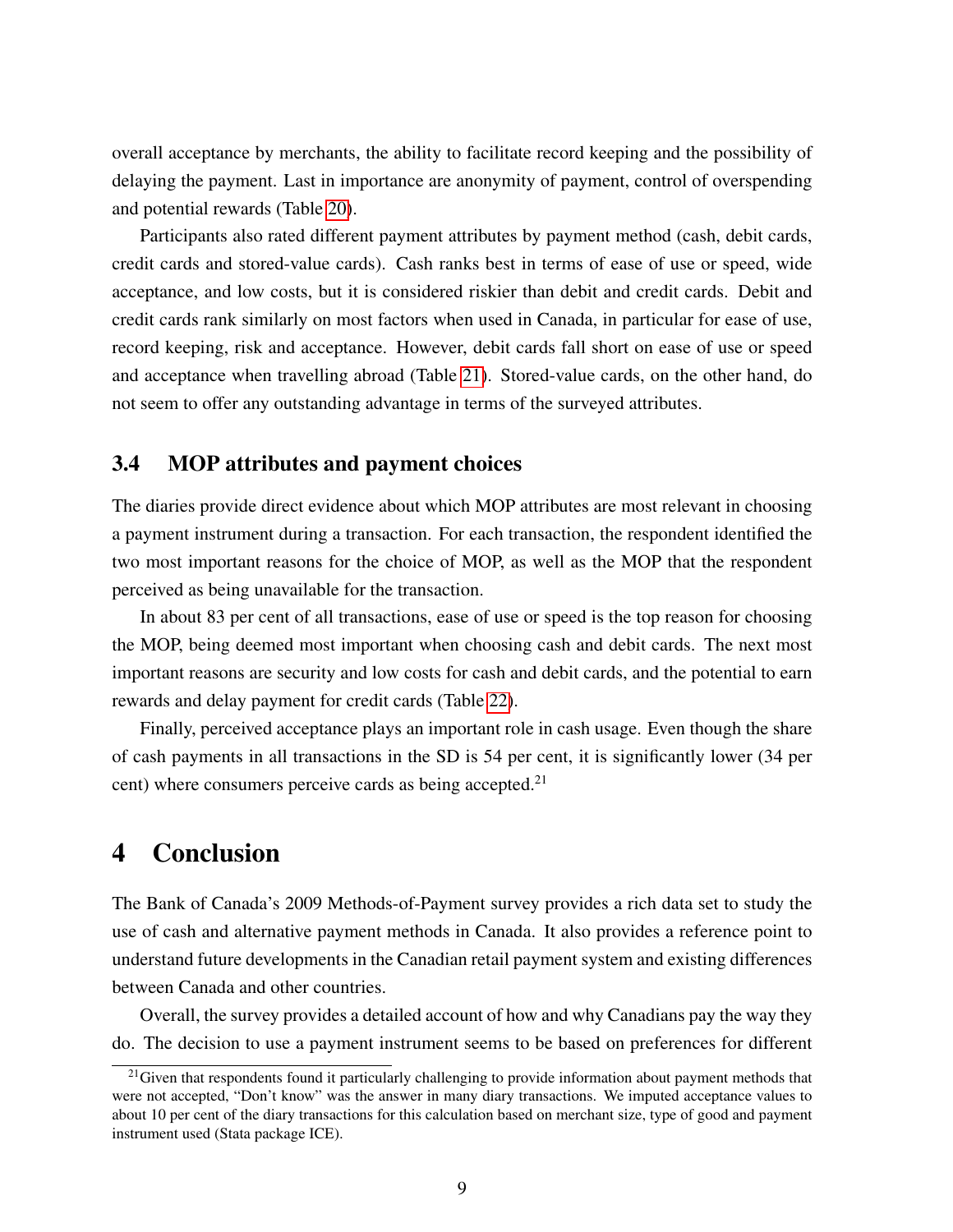payment method attributes, the type of purchase (e.g., its transaction value) and the acceptance of alternative payment methods. The results also underscore the significant heterogeneity in the way Canadians perceive and manage their methods of payment. Further analysis of the survey should provide clues about consumers' reactions to payment innovations or to changes in incentives such as fees and rewards.<sup>22</sup>

 $22$ See, for example, [Arango, Hogg and Lee](#page-14-9) [\(2012\)](#page-14-9); [Arango, Huynh and Sabetti](#page-14-7) [\(2011\)](#page-14-7); and [Fung, Huynh and](#page-14-10) [Sabetti](#page-14-10) [\(2012\)](#page-14-10).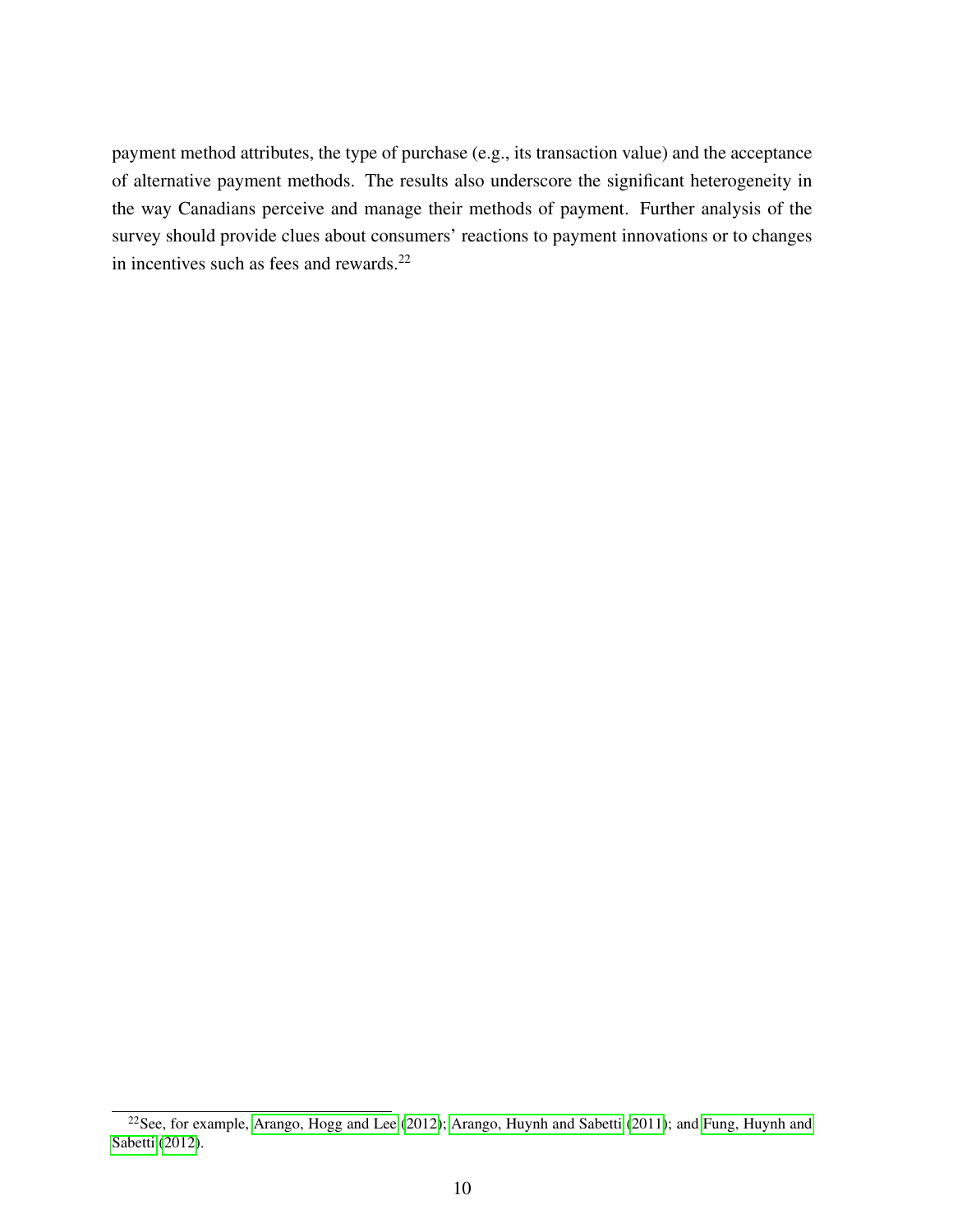## References

- <span id="page-14-9"></span>Arango, C., D. Hogg and A. Lee. 2012. "Why Is Cash (Still) So Entrenched? Insights from the Bank of Canada's 2009 Methods-of-Payment Survey." Bank of Canada Discussion Paper No. 2012-2.
- <span id="page-14-7"></span>Arango, C., K. P. Huynh and L. Sabetti. 2011. "How Do You Pay? The Role of Incentives at the Point-of-Sale." Bank of Canada Working Paper No. 2011-23.
- <span id="page-14-1"></span>Arango, C. and V. Taylor. 2008-09. "Merchants' Costs of Accepting Means of Payment: Is Cash the Least Costly?" *Bank of Canada Review* (Winter): 15–23.
- <span id="page-14-2"></span>. 2009a. "Merchant Acceptance, Costs, and Perceptions of Retail Payments: A Canadian Survey." In *Evolving Payment Habits*, 99–142. Proceedings of the Bank of Finland Payment Habits Seminar 2008. Edited by H. Leinonen. Helsinki: Bank of Finland.
- <span id="page-14-0"></span>. 2009b. "The Role of Convenience and Risk in Consumers' Means of Payment." Bank of Canada Discussion Paper No. 2009-8.
- <span id="page-14-6"></span>Foster, K., E. Meijer, S. Schuh and M. A. Zabek. 2010. "The 2008 Survey of Consumer Payment Choice." Federal Reserve Bank of Boston Public Policy Discussion Paper No. 09-10.
- <span id="page-14-10"></span>Fung, B., K. Huynh and L. Sabetti. 2012. "The Impact of Retail Payment Innovations on Cash Usage." Bank of Canada Working Paper No. 2012-14.
- <span id="page-14-3"></span>Hoffmann, A., H. Wörlen, A. Friedrich, N. Knaust, U. von Kalckreuth and T. Schmidt. 2009. "Payment Behaviour in Germany - An Empirical Study of the Selection and Utilisation of Payment Instruments in the Federal Republic of Germany." Deutsche Bundesbank.
- <span id="page-14-8"></span>Izrael, D., D. Hoaglin and M. P. Battaglia. 2000. "A SAS Macro for Balancing a Weighted Sample." In *Proceedings of the Twenty-Fifth Annual SAS Users Group International Conference*. SAS Institute.
- <span id="page-14-4"></span>Jonker, N. and A. Kosse. 2009. "The Impact of Survey Design on Research Outcomes: A Case Study of Seven Pilots Measuring Cash Usage in the Netherlands." DNB Working Paper No. 221.
- <span id="page-14-5"></span>Mooslechner, P., H. Stix and K. Wagner. 2006. "How Are Payments Made in Austria? Results of a Survey on the Structure of Austrian Households' Use of Payment Means in the Context of Monetary Policy Analysis." *Monetary Policy & the Economy* (Q2): 111–34.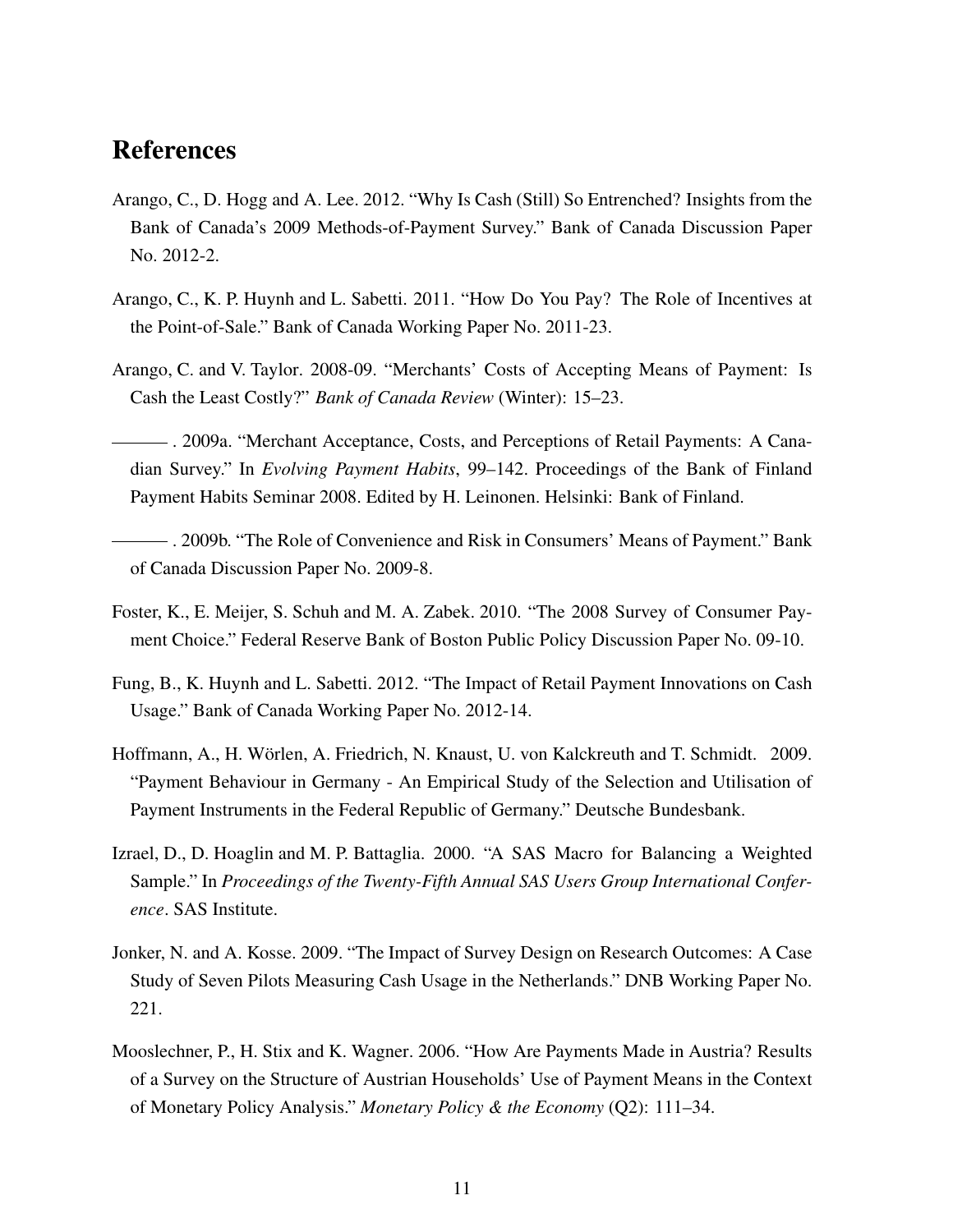- <span id="page-15-1"></span>Schmidt, T. 2011. "Fatigue in Payment Diaries - Empirical Evidence from Germany." Deutsche Bundesbank Discussion Paper Series: Economic Studies No. 2011-11.
- <span id="page-15-0"></span>Taylor, V. 2006. "Trends in Retail Payments and Insights from Public Survey Results." *Bank of Canada Review* (Spring): 25–36.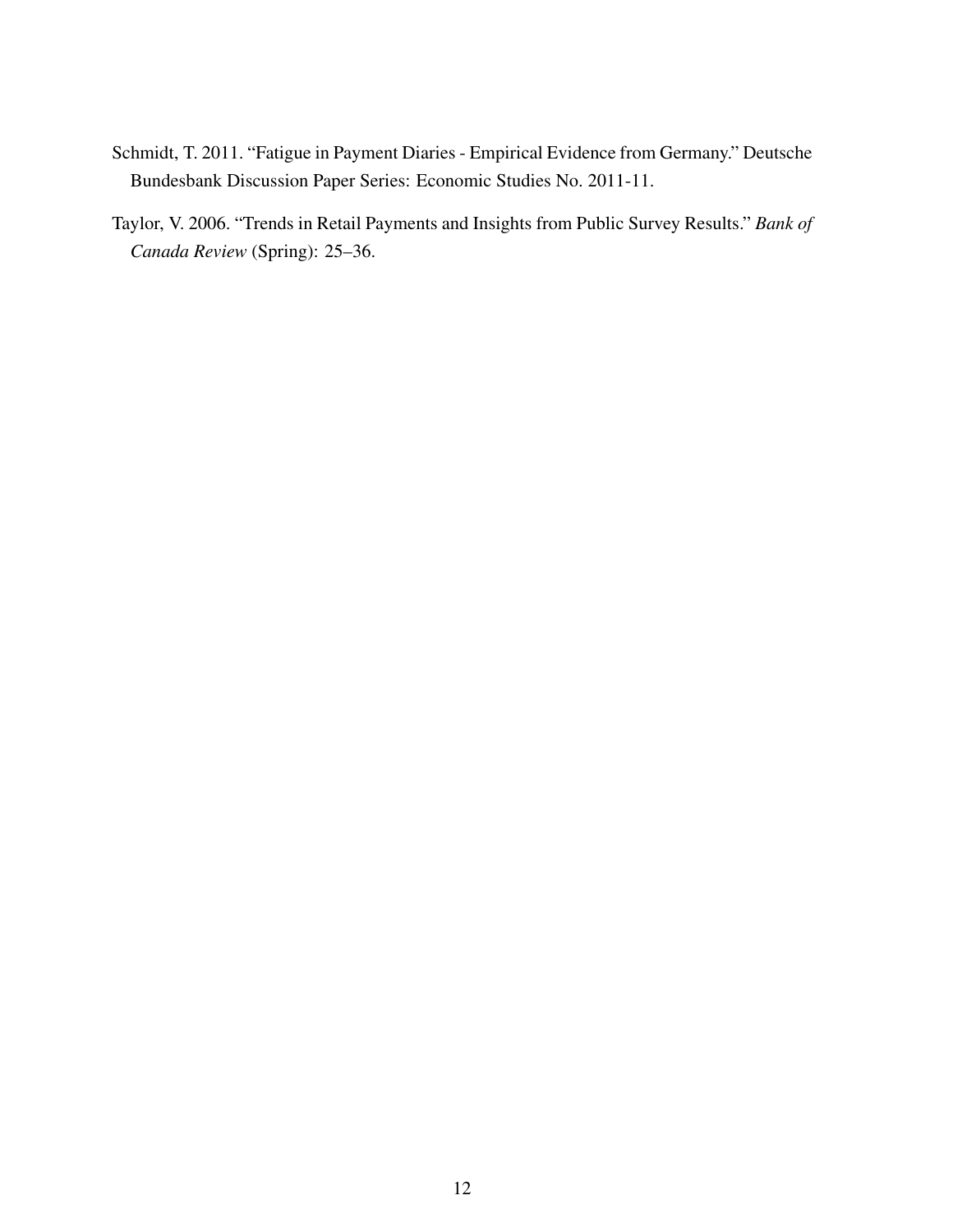|               | SQ unweighted |      | SQ weighted SD unweighted SD weighted |      | <b>CIUS</b> |
|---------------|---------------|------|---------------------------------------|------|-------------|
| Age           |               |      |                                       |      |             |
| $18 - 34$     | 26.5          | 30.2 | 27.4                                  | 29.8 | 30.6        |
| $35 - 54$     | 41.8          | 40.9 | 42.0                                  | 40.9 | 40.8        |
| $55 - 75$     | 31.7          | 28.9 | 30.5                                  | 29.3 | 28.7        |
| <b>Income</b> |               |      |                                       |      |             |
| $<$ 30 K      | 26.3          | 17.1 | 26.8                                  | 16.8 | 16.8        |
| 30K-60K       | 33.3          | 28.0 | 32.7                                  | 27.9 | 27.5        |
| 60K-100K      | 24.9          | 28.5 | 24.8                                  | 28.5 | 28.5        |
| >100K         | 15.4          | 26.4 | 15.8                                  | 26.7 | 27.3        |
| <b>Gender</b> |               |      |                                       |      |             |
| Female        | 53.1          | 51.2 | 51.5                                  | 51.0 | 51.1        |
| Male          | 46.9          | 48.8 | 48.5                                  | 49.0 | 48.9        |

<span id="page-16-0"></span>Table 1: Effect of weights on sample composition

Note: Comparison of unweighted and weighted estimates with CIUS estimates.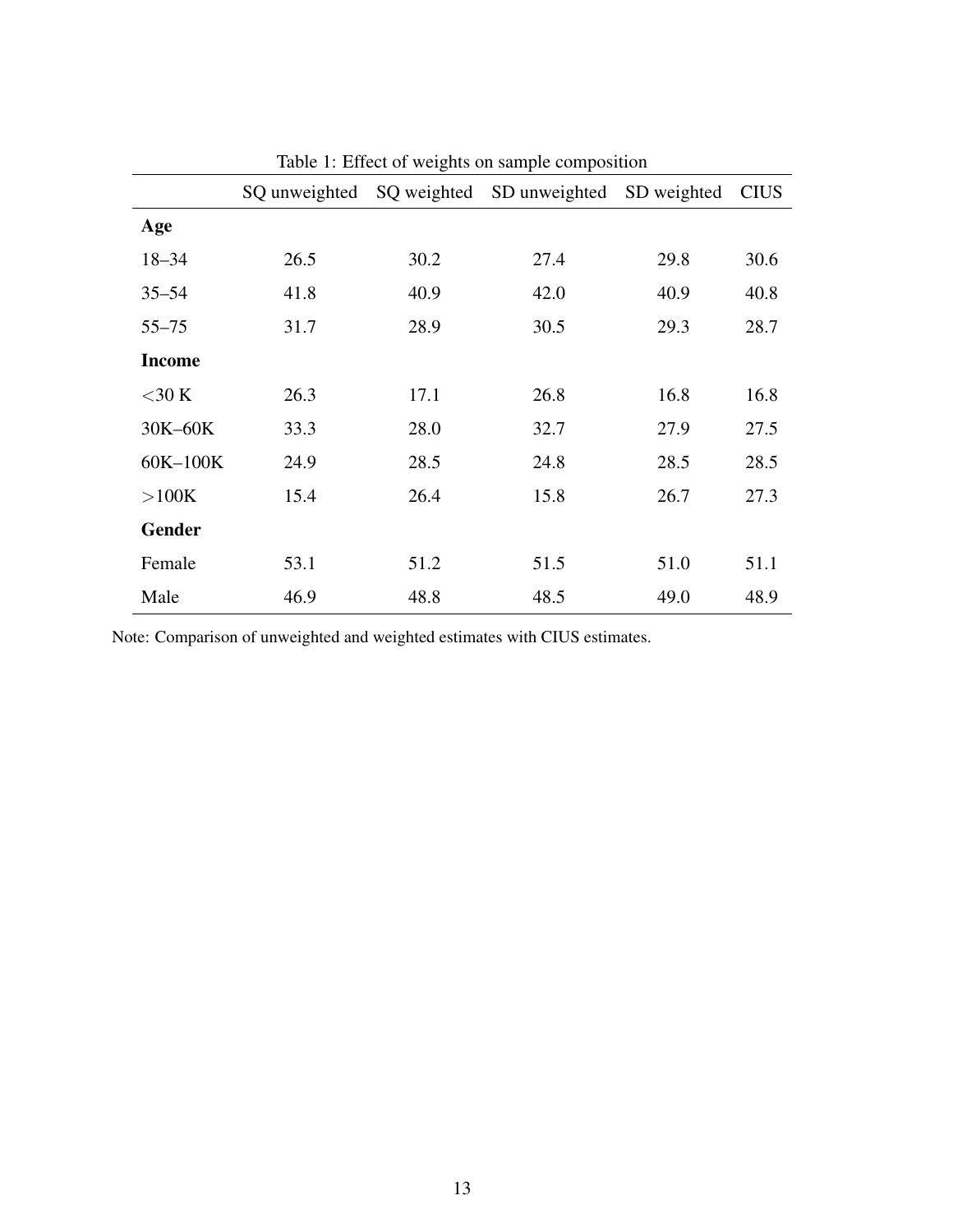<span id="page-17-0"></span>

|                       | Table 2: Cash management (\$) |                       |                         |  |  |
|-----------------------|-------------------------------|-----------------------|-------------------------|--|--|
|                       | Cash on hand                  | Cash held<br>in store | Cash spent<br>per month |  |  |
| <b>Overall</b>        | 69.5                          | 242.0                 | 382.2                   |  |  |
| <b>Region</b>         |                               |                       |                         |  |  |
| West                  | 76.5                          | 243.3                 | 392.5                   |  |  |
| Ontario               | 65.7                          | 282.6                 | 369.5                   |  |  |
| Quebec                | 64.7                          | 134.9                 | 393.6                   |  |  |
| Atlantic              | 75.3                          | 395.3                 | 367.9                   |  |  |
| Age                   |                               |                       |                         |  |  |
| $18 - 34$             | 55.7                          | 292.6                 | 412.6                   |  |  |
| $35 - 54$             | 67.7                          | 199.5                 | 395.7                   |  |  |
| $55 - 75$             | 85.7                          | 249.5                 | 333.7                   |  |  |
| <b>Income</b>         |                               |                       |                         |  |  |
| $<$ 30 $K$            | 60.4                          | 127.9                 | 295.0                   |  |  |
| 30K-60K               | 66.8                          | 276.1                 | 414.0                   |  |  |
| 60K-100K              | 71.8                          | 202.4                 | 399.0                   |  |  |
| $>100K$               | 75.2                          | 312.4                 | 379.3                   |  |  |
| Gender                |                               |                       |                         |  |  |
| Female                | 60.4                          | 190.5                 | 315.2                   |  |  |
| Male                  | 79.2                          | 297.2                 | 450.8                   |  |  |
| Urban/rural           |                               |                       |                         |  |  |
| Urban                 | 66.3                          | 235.8                 | 377.6                   |  |  |
| Rural                 | 82.7                          | 258.0                 | 395.9                   |  |  |
| <b>Financial role</b> |                               |                       |                         |  |  |
| Not responsible       | 62.7                          | 244.9                 | 394.4                   |  |  |
| Responsible           | 73.9                          | 240.1                 | 374.5                   |  |  |

Note: Based on SQ responses (SQ weights used).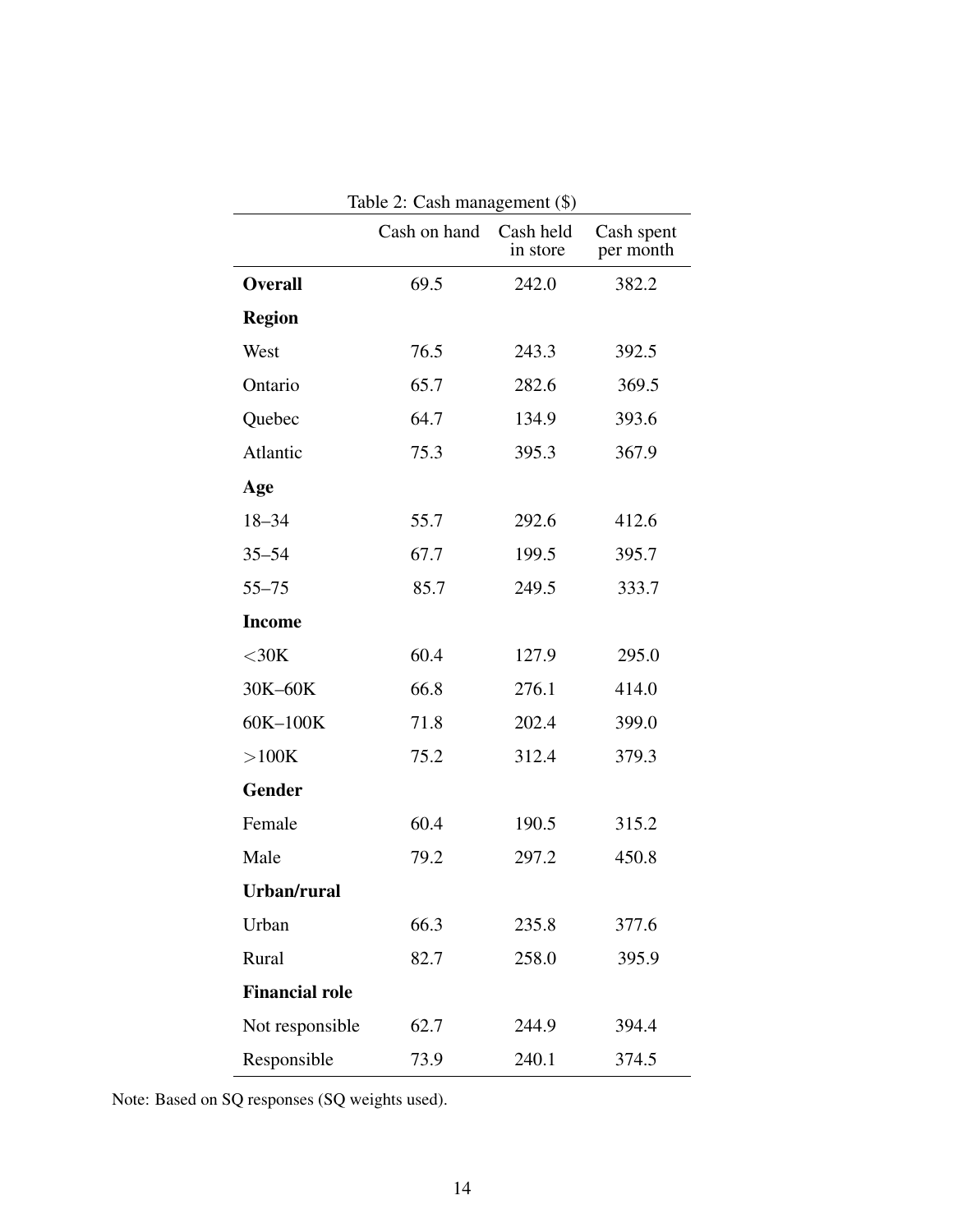<span id="page-18-0"></span>

|                       | ATM | <b>Branch</b> | Cashback |
|-----------------------|-----|---------------|----------|
| <b>Overall</b>        | 4.4 | 1.6           | 1.9      |
| <b>Region</b>         |     |               |          |
| West                  | 4.3 | 1.7           | 1.3      |
| Ontario               | 4.7 | 1.6           | 1.4      |
| Quebec                | 3.5 | 1.5           | 3.4      |
| Atlantic              | 5.7 | 2.0           | 2.2      |
| Age                   |     |               |          |
| $18 - 34$             | 4.8 | 1.8           | 2.5      |
| $35 - 54$             | 4.7 | 1.6           | 1.9      |
| $55 - 75$             | 3.5 | 1.6           | 1.3      |
| <b>Income</b>         |     |               |          |
| $<$ 30K               | 3.4 | 1.6           | 1.9      |
| 30K-60K               | 5.0 | 1.9           | 2.2      |
| 60K-100K              | 4.3 | 1.6           | 1.8      |
| >100K                 | 4.4 | 1.3           | 1.7      |
| Gender                |     |               |          |
| Female                | 3.8 | 1.6           | 1.9      |
| Male                  | 5.0 | 1.7           | 1.9      |
| Urban/rural           |     |               |          |
| Urban                 | 4.7 | 1.5           | 1.9      |
| Rural                 | 3.5 | 1.9           | 2.0      |
| <b>Financial role</b> |     |               |          |
| Not responsible       | 4.3 | 1.7           | 1.8      |
| Responsible           | 4.4 | 1.6           | 1.9      |

Table 3: Frequency of cash withdrawals per month

Note: Numbers represent the average number of withdrawals conducted using a certain method. Based on SQ responses (SQ weights used).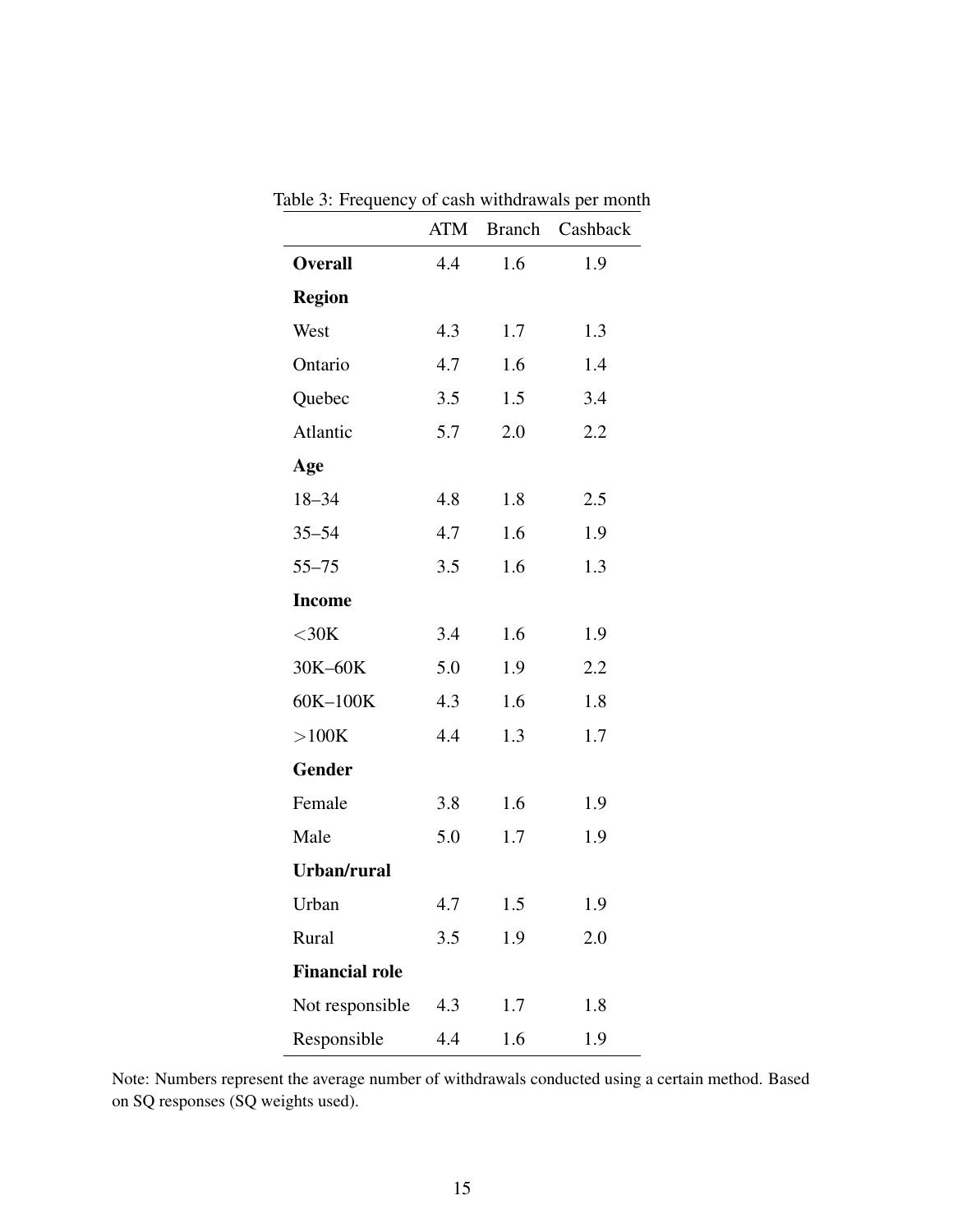| rable 4. Typical amount withdrawn (5) | ATM   |             | Branch Cashback |
|---------------------------------------|-------|-------------|-----------------|
| <b>Overall</b>                        |       | 113.0 235.5 | 59.6            |
|                                       |       |             |                 |
| <b>Region</b>                         |       |             |                 |
| West                                  | 112.7 | 185.3       | 48.7            |
| Ontario                               | 107.0 | 322.9       | 51.9            |
| Quebec                                | 130.0 | 129.5       | 90.4            |
| Atlantic                              | 110.2 | 185.5       | 37.6            |
| Age                                   |       |             |                 |
| $18 - 34$                             | 94.5  | 165.2       | 60.9            |
| $35 - 54$                             | 113.8 | 206.5       | 62.4            |
| $55 - 75$                             | 132.1 | 318.7       | 52.1            |
| <b>Income</b>                         |       |             |                 |
| $<$ 30 $K$                            | 106.8 | 180.8       | 54.2            |
| 30K-60K                               | 122.7 | 325.8       | 54.7            |
| 60K-100K                              | 111.2 | 225.3       | 61.5            |
| >100K                                 | 109.3 | 192.4       | 64.8            |
| <b>Gender</b>                         |       |             |                 |
| Female                                | 101.0 | 160.8       | 47.8            |
| Male                                  | 124.7 | 303.2       | 74.3            |
| Urban/rural                           |       |             |                 |
| Urban                                 | 111.2 | 263.1       | 54.8            |
| Rural                                 | 120.9 | 169.7       | 75.6            |
| <b>Financial role</b>                 |       |             |                 |
| Not responsible                       | 99.8  | 151.4       | 73.5            |
| Responsible                           | 120.4 | 276.6       | 52.2            |

<span id="page-19-0"></span>Table  $4$ : Typical amount withdrawn  $(\hat{\mathbf{x}})$ 

Note: Numbers represent the average amounts withdrawn using a certain method. Based on SQ responses (SQ weights used).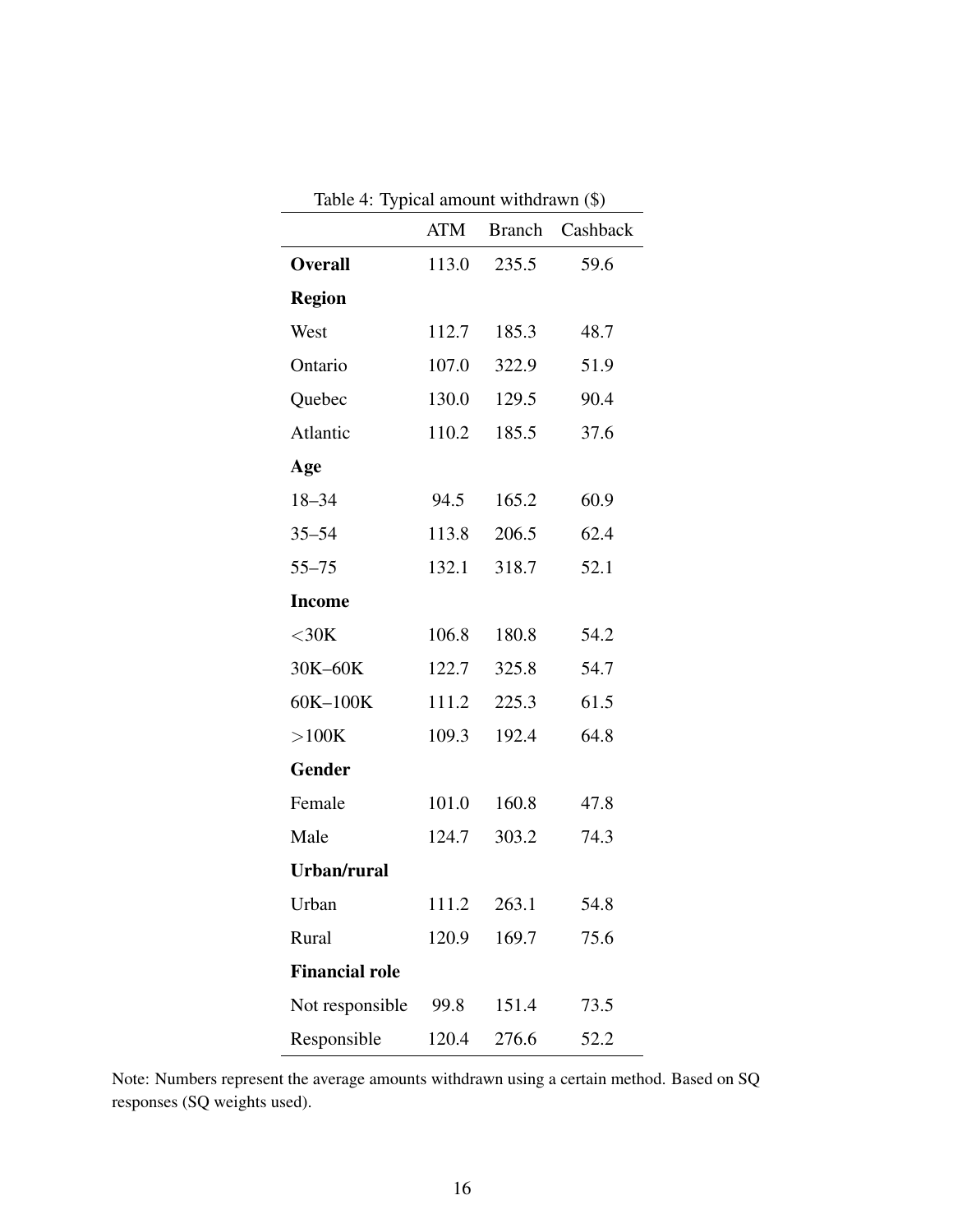|                       | Credit cards       |                    | Debit cards        |                    |
|-----------------------|--------------------|--------------------|--------------------|--------------------|
|                       | Ownership $(\%)^1$ | Number<br>of cards | Ownership $(\%)^1$ | Number<br>of cards |
| <b>Overall</b>        | 79.8               | 2.2                | 97.1               | 1.4                |
| <b>Region</b>         |                    |                    |                    |                    |
| West                  | 80.8               | 2.3                | 97.0               | 1.3                |
| Ontario               | 80.3               | 2.3                | 96.6               | 1.3                |
| Quebec                | 79.3               | 1.9                | 98.0               | 1.4                |
| Atlantic              | 74.2               | 2.0                | 97.8               | 1.4                |
| Age                   |                    |                    |                    |                    |
| $18 - 34$             | 73.6               | 1.6                | 97.6               | 1.4                |
| $35 - 54$             | 81.3               | 2.3                | 97.6               | 1.4                |
| $55 - 75$             | 84.2               | 2.7                | 96.0               | 1.3                |
| <b>Income</b>         |                    |                    |                    |                    |
| $<$ 30K               | 53.1               | 1.3                | 94.8               | 1.2                |
| 30K-60K               | 77.0               | 2.0                | 96.9               | 1.4                |
| 60K-100K              | 85.3               | 2.3                | 98.0               | 1.4                |
| >100K                 | 94.0               | 2.8                | 98.0               | 1.4                |
| Gender                |                    |                    |                    |                    |
| Female                | 79.9               | 2.2                | 97.9               | 1.4                |
| Male                  | 79.6               | 2.2                | 96.3               | 1.4                |
| Urban/rural           |                    |                    |                    |                    |
| Urban                 | 80.5               | 2.3                | 97.5               | 1.4                |
| Rural                 | 77.8               | 2.1                | 95.8               | 1.3                |
| <b>Financial role</b> |                    |                    |                    |                    |
| Not responsible       | 76.9               | 1.9                | 95.4               | 1.3                |
| Responsible           | 81.7               | 2.4                | 98.3               | 1.4                |

<span id="page-20-0"></span>

| Table 5: Debit and credit card ownership by strata |  |  |
|----------------------------------------------------|--|--|
|----------------------------------------------------|--|--|

1. Ownership represents the percentage of consumers who own at least one credit card and one debit card, respectively. Based on SQ responses (SQ weights used).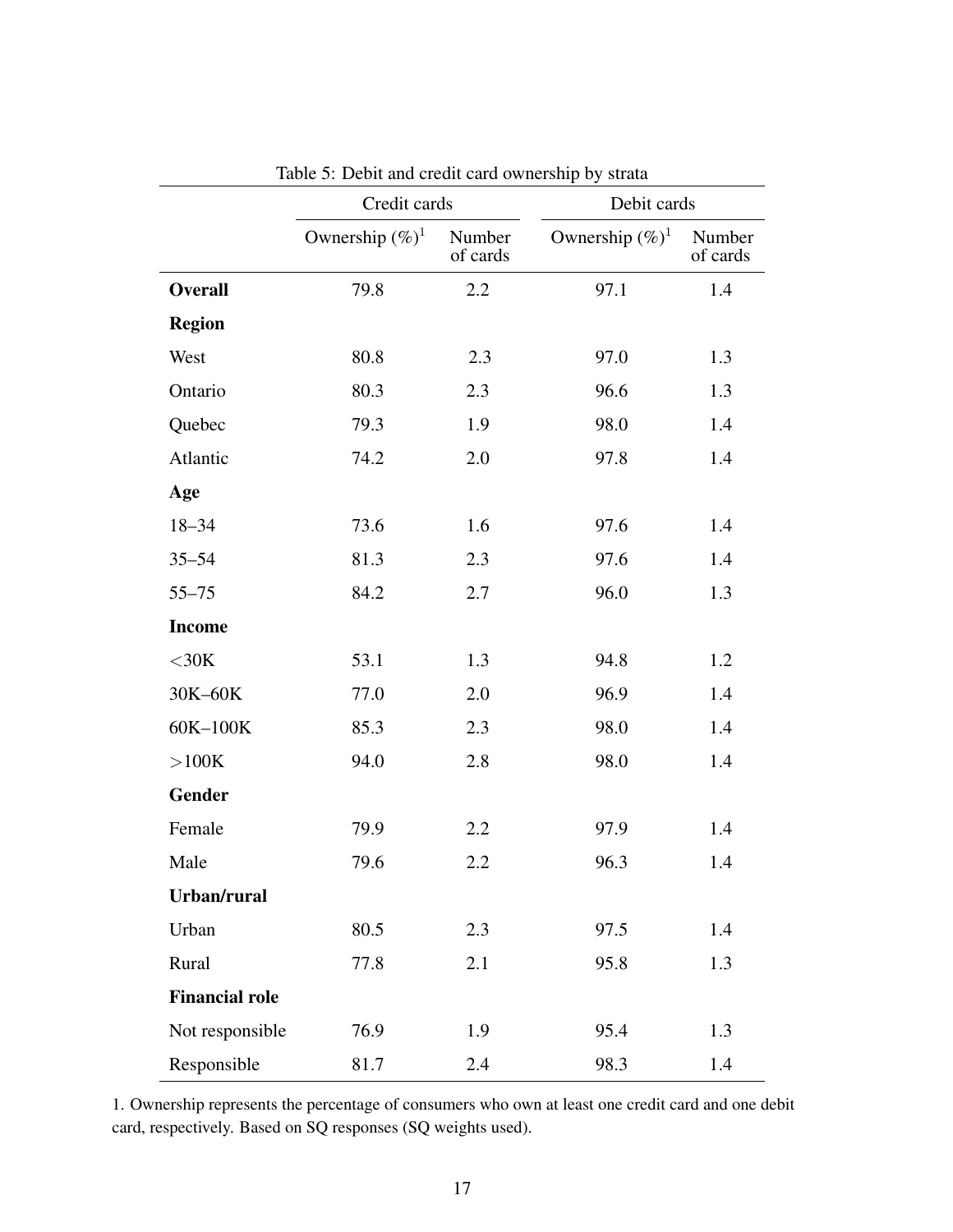|                       | Pays monthly fee | At least 20<br>free transactions |
|-----------------------|------------------|----------------------------------|
| <b>Overall</b>        | 53.1             | 69.5                             |
| <b>Region</b>         |                  |                                  |
| West                  | 54.1             | 75.2                             |
| Ontario               | 44.5             | 73.0                             |
| Quebec                | 62.3             | 57.1                             |
| Atlantic              | 64.0             | 70.4                             |
| Age                   |                  |                                  |
| $18 - 34$             | 62.4             | 63.6                             |
| $35 - 54$             | 64.7             | 68.9                             |
| $55 - 75$             | 28.3             | 75.3                             |
| <b>Income</b>         |                  |                                  |
| $<$ 30K               | 57.5             | 59.1                             |
| 30K-60K               | 53.0             | 65.2                             |
| 60K-100K              | 54.5             | 72.6                             |
| >100K                 | 49.0             | 76.7                             |
| <b>Gender</b>         |                  |                                  |
| Female                | 52.9             | 71.3                             |
| Male                  | 53.3             | 67.7                             |
| Urban/rural           |                  |                                  |
| Urban                 | 52.5             | 69.2                             |
| Rural                 | 55.5             | 71.3                             |
| <b>Financial role</b> |                  |                                  |
| Not responsible       | 53.1             | 70.2                             |
| Responsible           | 53.1             | 69.2                             |

<span id="page-21-0"></span>Table 6:  $Rank$  account features  $(\% )$ 

Note: Based on SQ responses (SQ weights used).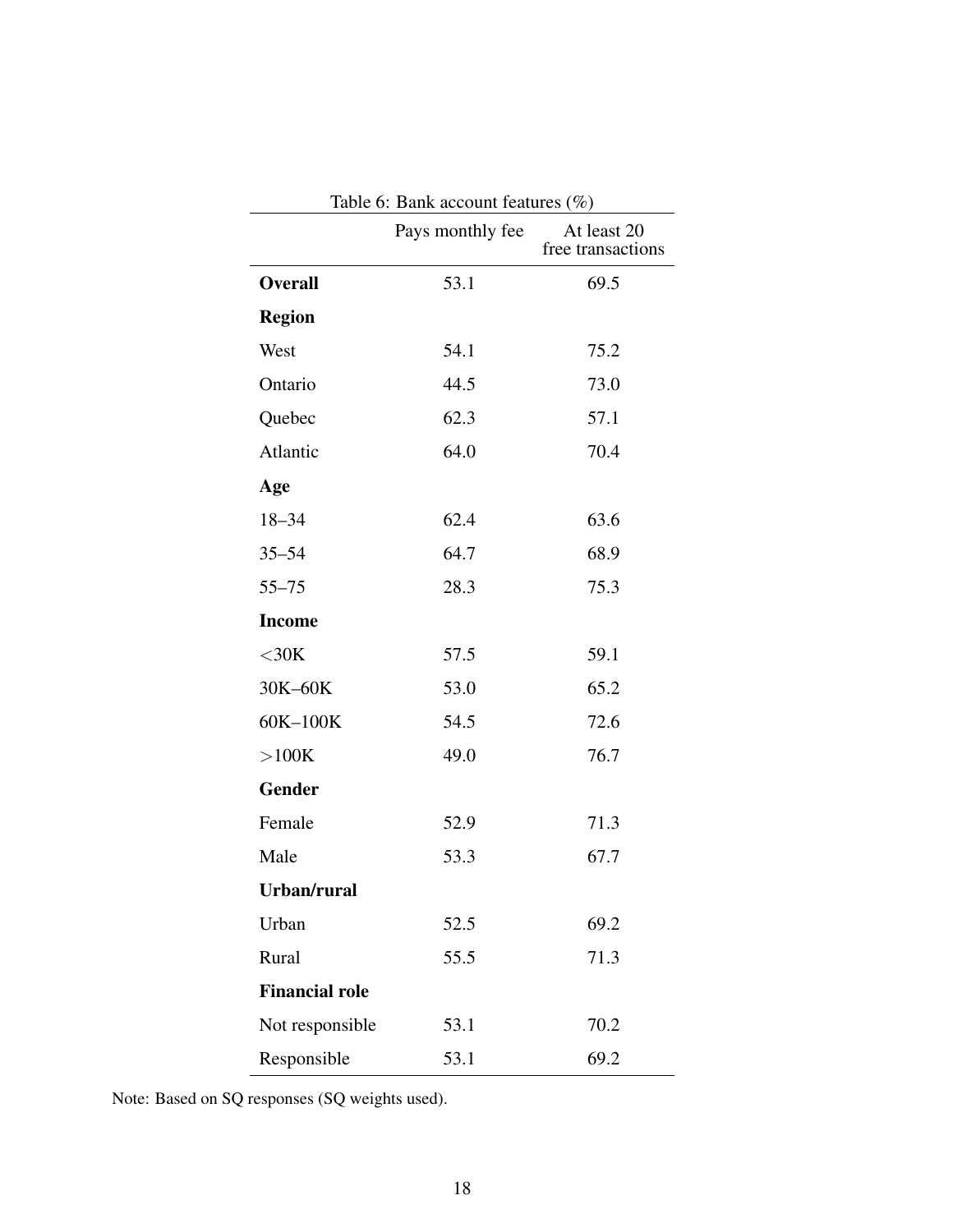|                       | Minimum balance      |                     |                      | Maximum balance     |
|-----------------------|----------------------|---------------------|----------------------|---------------------|
|                       | Average <sup>1</sup> | Median <sup>2</sup> | Average <sup>1</sup> | Median <sup>2</sup> |
| <b>Overall</b>        | 1,770.9              | $<$ 500             | 4,094.3              | 2,000 to 3,999      |
| <b>Region</b>         |                      |                     |                      |                     |
| West                  | 2,062.3              | $<$ 500             | 4,613.4              | 2,000 to 3,999      |
| Ontario               | 1,684.2              | $<$ 500             | 4,058.6              | 2,000 to 3,999      |
| Quebec                | 1,622.1              | $<$ 500             | 3,580.2              | 2,000 to 3,999      |
| Atlantic              | 1,483.3              | $<$ 500             | 3,731.8              | 2,000 to 3,999      |
| Age                   |                      |                     |                      |                     |
| $18 - 34$             | 1,203.4              | $<$ 500             | 3,156.9              | 1,000 to 1,999      |
| $35 - 54$             | 1,707.1              | $<$ 500             | 4,163.6              | 2,000 to 3,999      |
| $55 - 75$             | 2,444.1              | 500 to 999          | 4,965.4              | 2,000 to 3,999      |
| <b>Income</b>         |                      |                     |                      |                     |
| $<$ 30K               | 1,022.5              | $<$ 500             | 2,226.3              | 1,000 to 1,999      |
| 30K-60K               | 1,578.2              | $<$ 500             | 3,481.6              | 2,000 to 3,999      |
| 60K-100K              | 1,791.2              | $<$ 500             | 4,278.0              | 2,000 to 3,999      |
| >100K                 | 2,413.7              | 500 to 999          | 5,679.7              | 4,000 to 5,999      |
| <b>Gender</b>         |                      |                     |                      |                     |
| Female                | 1,660.8              | $<$ 500             | 3,823.7              | 2,000 to 3,999      |
| Male                  | 1,886.3              | $<$ 500             | 4,378.6              | 2,000 to 3,999      |
| Urban/rural           |                      |                     |                      |                     |
| Urban                 | 1,781.9              | $<$ 500             | 4,090.3              | 2,000 to 3,999      |
| Rural                 | 1,756.9              | $<$ 500             | 4,105.3              | 2,000 to 3,999      |
| <b>Financial role</b> |                      |                     |                      |                     |
| Not responsible       | 1,645.9              | $<$ 500             | 3,740.1              | 2,000 to 3,999      |
| Responsible           | 1,851.6              | $<$ 500             | 4,321.6              | 2,000 to 3,999      |

<span id="page-22-0"></span>Table 7: Bank account balances (\$)

1. Averages are calculated by using the midpoint of value ranges in the questionnaire.

2. Medians are the value range such that half of the respondents indicated a value range equal to it or lower. Based on SQ responses (SQ weights used).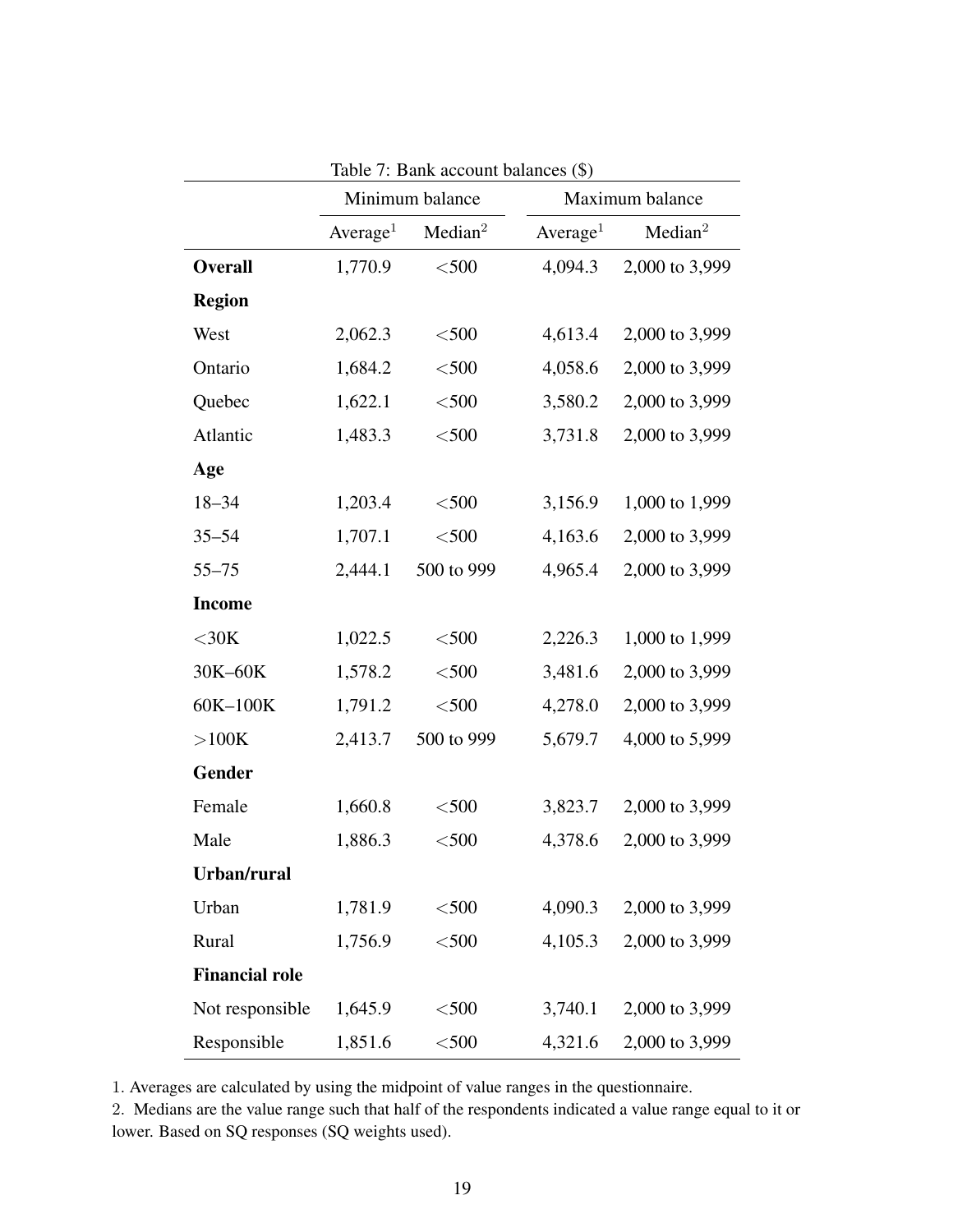|                       | Annual fee | Rewards | Interest rate | Pays in full $1$ |           |             |
|-----------------------|------------|---------|---------------|------------------|-----------|-------------|
|                       |            |         | $\geq 15\%$   | always           | sometimes | hardly ever |
| <b>Overall</b>        | 34.5       | 69.3    | 62.5          | 59.3             | 19.5      | 21.2        |
| <b>Region</b>         |            |         |               |                  |           |             |
| West                  | 38.1       | 70.6    | 61.1          | 57.2             | 21.4      | 21.5        |
| Ontario               | 28.5       | 71.5    | 66.8          | 62.6             | 18.0      | 19.4        |
| Quebec                | 37.4       | 65.9    | 60.1          | 59.1             | 18.5      | 22.5        |
| Atlantic              | 40.9       | 62.2    | 55            | 51.6             | 23.0      | 25.4        |
| Age                   |            |         |               |                  |           |             |
| $18 - 34$             | 36.8       | 64.6    | 59.4          | 49.4             | 24.4      | 26.2        |
| $35 - 54$             | 33.3       | 69.6    | 61.1          | 55.7             | 20.9      | 23.3        |
| $55 - 75$             | 34.2       | 73.1    | 67.7          | 73.2             | 13.1      | 13.7        |
| <b>Income</b>         |            |         |               |                  |           |             |
| $<$ 30K               | 28.8       | 54.3    | 61.1          | 58.0             | 19.5      | 22.5        |
| 30K-60K               | 28.1       | 63.8    | 63.2          | 57.9             | 20.5      | 21.6        |
| 60K-100K              | 35.9       | 70.1    | 60.6          | 54.9             | 21.0      | 24.1        |
| >100K                 | 40.4       | 78.2    | 64.3          | 65.0             | 17.3      | 17.7        |
| Gender                |            |         |               |                  |           |             |
| Female                | 31.0       | 68.2    | 63.4          | 57.9             | 20.5      | 21.6        |
| Male                  | 38.1       | 70.4    | 61.7          | 60.8             | 18.5      | 20.7        |
| Urban/rural           |            |         |               |                  |           |             |
| Urban                 | 34.9       | 70      | 62.5          | 59.5             | 20.3      | 20.2        |
| Rural                 | 31.4       | 65.7    | 64.5          | 59.3             | 15.1      | 25.6        |
| <b>Financial role</b> |            |         |               |                  |           |             |
| Not responsible       | 32.8       | 67.6    | 62.1          | 61.8             | 18.9      | 19.3        |
| Responsible           | 35.6       | 70.3    | 62.8          | 57.8             | 19.9      | 22.3        |

<span id="page-23-0"></span>Table 8: Credit card features, percentages overall and by strata (%)

1. Number of credit card bills paid in full in the last six months previous to the survey. Respondents are considered to: "Always" pay in full if they paid their last six statements in full, "sometimes" if they paid two to five statements in full, and "hardly ever" if they paid less than two of their last six statements in full. Based on SQ responses (SQ weights used).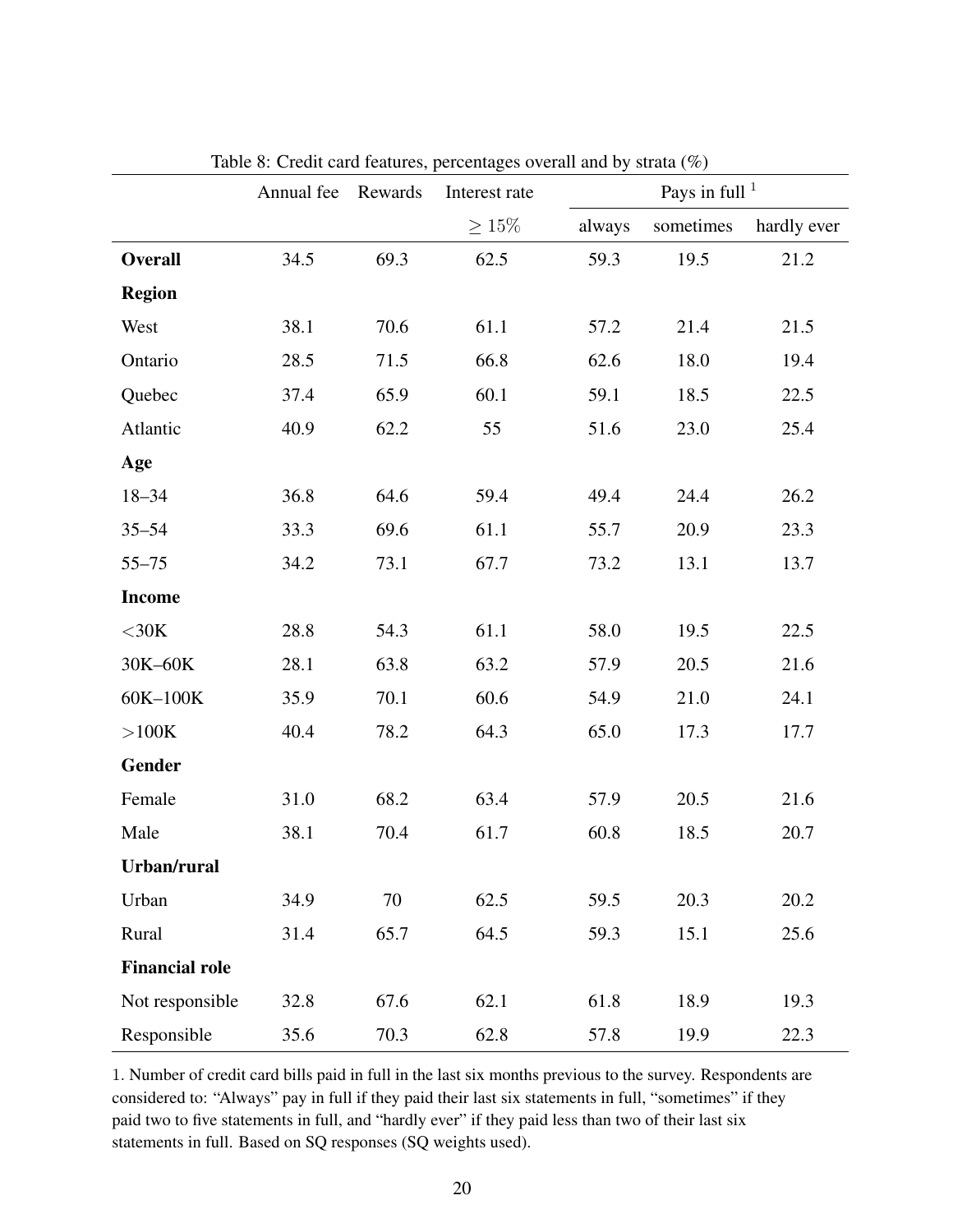|                       | Limit               |                  | Monthly charges  |               |
|-----------------------|---------------------|------------------|------------------|---------------|
|                       | $\geq$ \$10,000 (%) | average $(\$)^1$ | $\geq$ \$500 (%) | $debt^2$ (\$) |
| <b>Overall</b>        | 41.7                | 1,298.1          | 54.5             | 2,965.8       |
| <b>Region</b>         |                     |                  |                  |               |
| West                  | 48.4                | 1,515.5          | 57.5             | 3,047.1       |
| Ontario               | 45.4                | 1,259.8          | 53.4             | 3,186.3       |
| Quebec                | 25.9                | 1,065.4          | 54.1             | 2,324.6       |
| Atlantic              | 47.8                | 1,315.2          | 48.0             | 3,510.8       |
| Age                   |                     |                  |                  |               |
| $18 - 34$             | 21.0                | 1,098.0          | 50.5             | 2,276.1       |
| $35 - 54$             | 46.7                | 1,395.7          | 55.1             | 3,308.5       |
| $55 - 75$             | 54.2                | 1,345.9          | 57.2             | 3,435.8       |
| <b>Income</b>         |                     |                  |                  |               |
| $<$ 30K               | 26.9                | 582.8            | 30.0             | 2,517.4       |
| 30K-60K               | 28.8                | 798.1            | 38.0             | 2,553.3       |
| 60K-100K              | 41.4                | 1,229.7          | 55.9             | 3,284.6       |
| $>100K$               | 57.8                | 2,025.5          | 75.6             | 3,217.1       |
| <b>Gender</b>         |                     |                  |                  |               |
| Female                | 37.9                | 1,186.8          | 50.6             | 2,692.6       |
| Male                  | 45.6                | 1,413.9          | 58.5             | 3,263.3       |
| Urban/rural           |                     |                  |                  |               |
| Urban                 | 43.2                | 1331.6           | 56.4             | 2,975.5       |
| Rural                 | 38.4                | 1164.5           | 47.7             | 2,993.5       |
| <b>Financial role</b> |                     |                  |                  |               |
| Not responsible       | 35.9                | 1,179.2          | 50.1             | 2,803.5       |
| Responsible           | 45.3                | 1,371.8          | 57.2             | 3,061.9       |

<span id="page-24-0"></span>Table 9: Credit card spending and debt

1. Monthly charges are calculated using midpoints of ranges supplied in the SQ.

2. Debt average for respondents who did not pay in full on the last due date. Based on SQ responses (SQ weights used).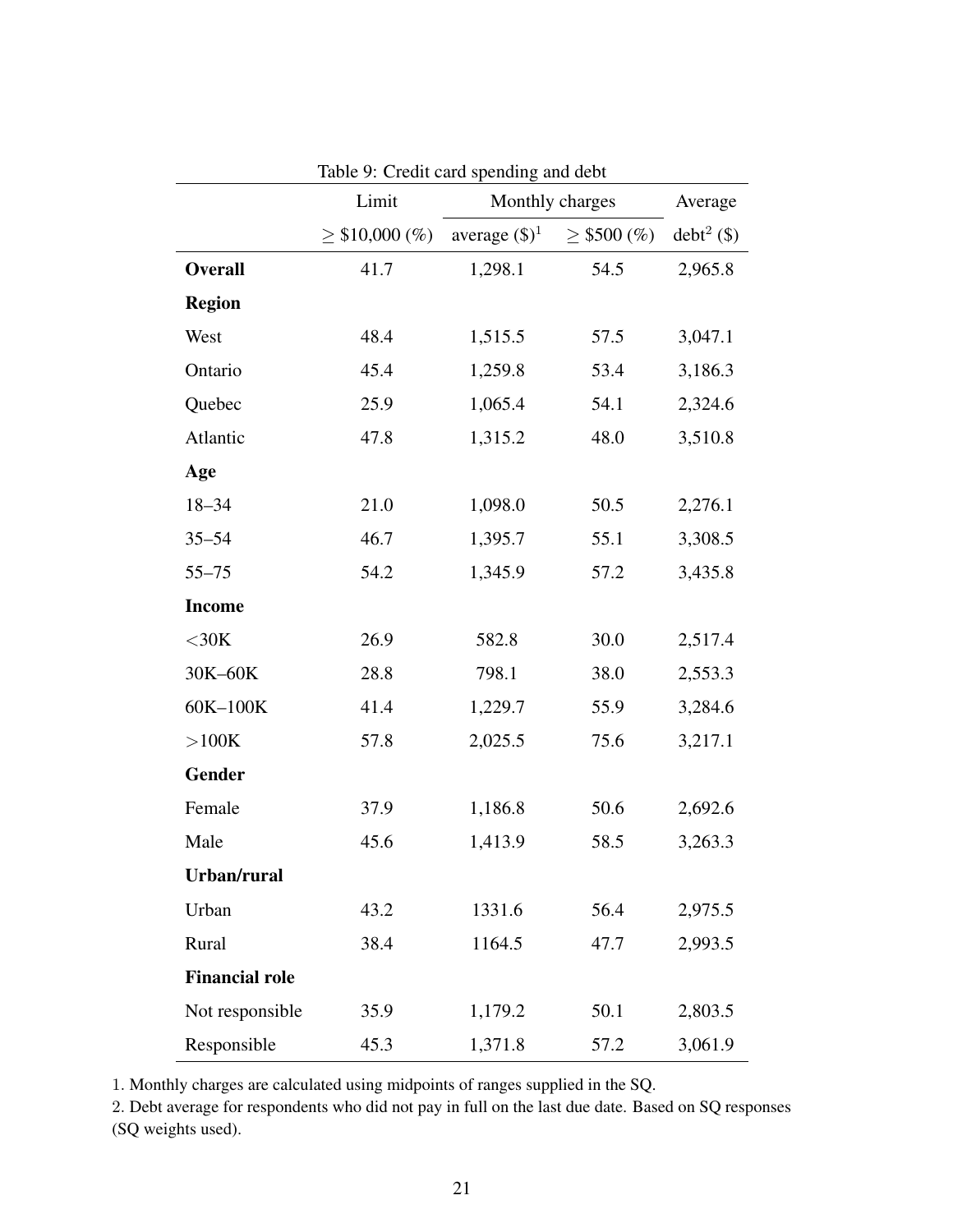<span id="page-25-0"></span>

|                       | Cash |      |      | Credit card Debit card Personal cheque |
|-----------------------|------|------|------|----------------------------------------|
| <b>Overall</b>        | 86.0 | 47.4 | 67.8 | 11.3                                   |
| <b>Region</b>         |      |      |      |                                        |
| West                  | 85.1 | 49.3 | 67.0 | 14.1                                   |
| Ontario               | 88.1 | 48.1 | 67.8 | 10.5                                   |
| Quebec                | 83.7 | 45.6 | 66.6 | 9.7                                    |
| Atlantic              | 86.2 | 41.7 | 74.4 | 9.2                                    |
| Age                   |      |      |      |                                        |
| $18 - 34$             | 83.7 | 45.3 | 74.5 | 7.7                                    |
| $35 - 54$             | 85.1 | 48.1 | 72.4 | 9.5                                    |
| $55 - 75$             | 89.4 | 48.5 | 54.4 | 17.4                                   |
| <b>Income</b>         |      |      |      |                                        |
| $<$ 30K               | 85.9 | 20.3 | 63.7 | 10.2                                   |
| 30K-60K               | 86.2 | 35.9 | 69.2 | 9.7                                    |
| 60K-100K              | 87.5 | 51.9 | 68.7 | 11.5                                   |
| >100K                 | 84.1 | 69.2 | 67.8 | 13.5                                   |
| Gender                |      |      |      |                                        |
| Female                | 85.9 | 43.6 | 71.6 | 10.4                                   |
| Male                  | 86.0 | 51.5 | 63.7 | 12.3                                   |
| Urban/rural           |      |      |      |                                        |
| Urban                 | 86.3 | 49.8 | 68.4 | 11.1                                   |
| Rural                 | 86.2 | 40.5 | 67.4 | 12.9                                   |
| <b>Financial role</b> |      |      |      |                                        |
| Not responsible       | 85.6 | 43.7 | 66.9 | 6.7                                    |
| Responsible           | 86.2 | 49.8 | 68.4 | 14.4                                   |

Table 10: Percentage of participants who use MOP at least once a week (%)

Note: Percentages represent share of respondents who use a certain MOP more than four times a month. Based on SQ responses (SQ weights used).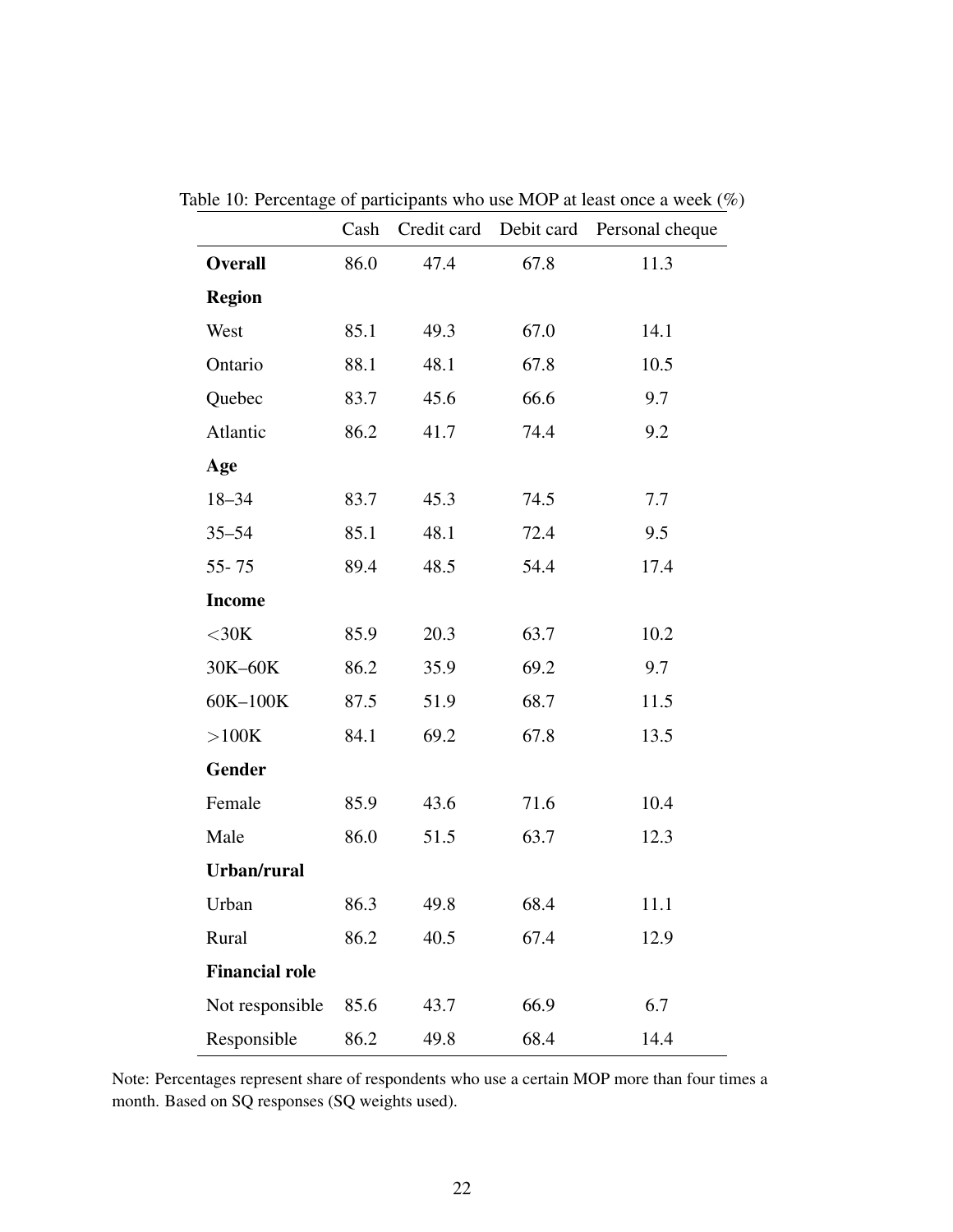|                   |      | Value share Volume share |
|-------------------|------|--------------------------|
| Cash              | 22.7 | 53.7                     |
| Credit card       | 40.8 | 19.3                     |
| Debit card        | 31.6 | 24.7                     |
| Personal cheque   | 3.9  | 0.8                      |
| Stored-value card | 1.0  | 1.4                      |

<span id="page-26-0"></span>Table 11: SD Value and volume shares by MOP (%)

Note: Percentages represent the proportion of the total values and volumes of transactions, adding up across diaries, paid with a certain MOP (SD weights used).

<span id="page-26-1"></span>

|                   | $\leq$ \$15 |      | $$15 - $25$ $$25 - $50$ | $>$ \$50 |
|-------------------|-------------|------|-------------------------|----------|
| Cash              | 76.4        | 49.2 | 34.2                    | 19.0     |
| Credit card       | 7.0         | 20.2 | 28.6                    | 40.7     |
| Debit card        | 14.4        | 29.3 | 35.3                    | 36.8     |
| Personal cheque   | 0.1         | 0.4  | 1.2.                    | 2.3      |
| Stored-value card | 2.0         | 0.9  | 07                      | 12       |

Table 12: Percentage of SD transactions by transaction value range

Note: Percentages represent shares of transaction made with a certain MOP, conditional on the transaction range. The entries in every column add up to 100 per cent (SD weights used).

<span id="page-26-2"></span>

|                   | Mean  | Median |
|-------------------|-------|--------|
| Cash              | 16.9  | 8.0    |
| Credit card       | 84.5  | 40.0   |
| Debit card        | 51.2  | 29.0   |
| Personal cheque   | 195.6 | 60.0   |
| Stored-value card | 26.8  | 48     |

Table 13: SD mean and median transaction amounts by MOP (\$)

Note: SD weights used.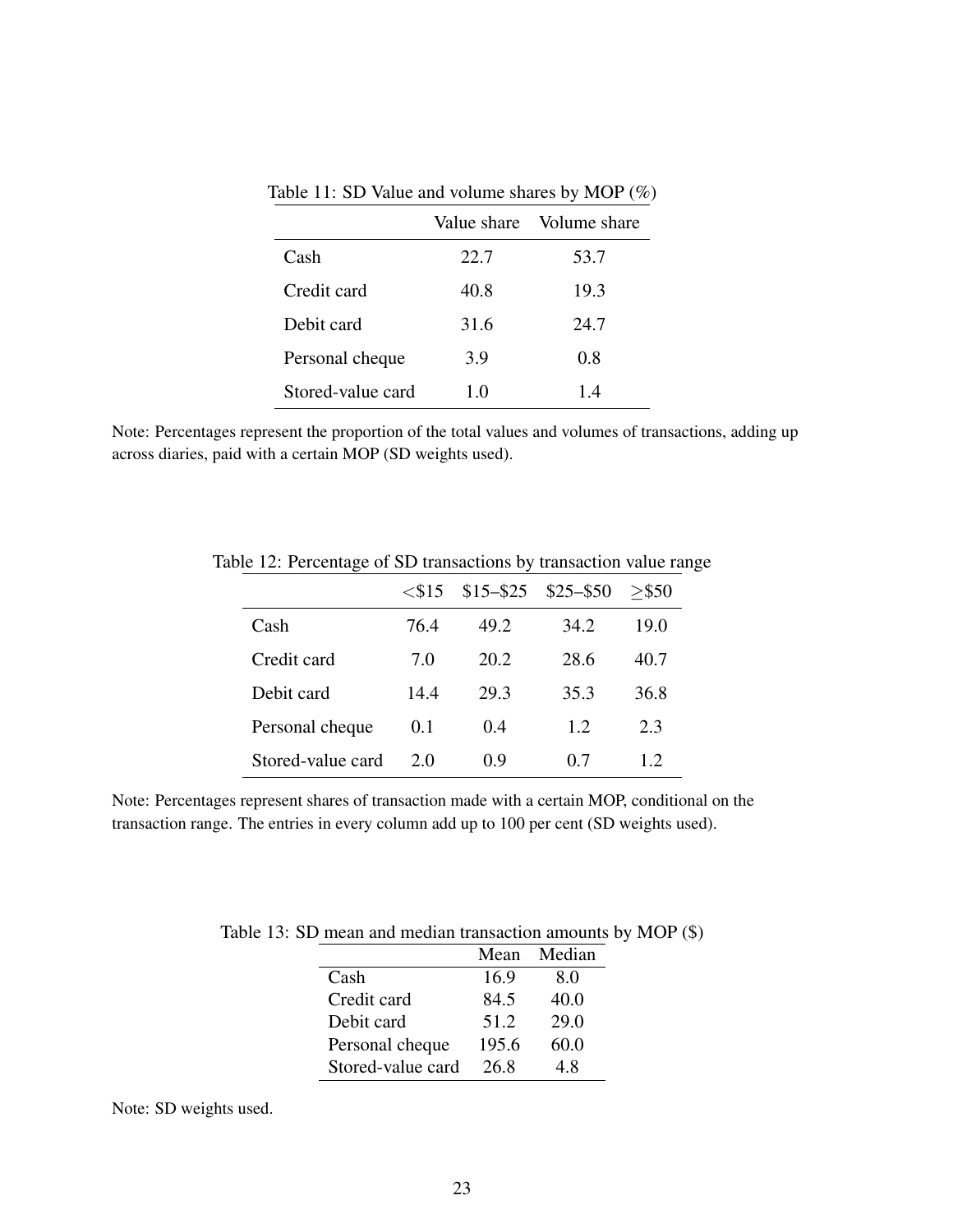|                                    | Cash | Credit card | Debit card | Personal<br>cheque | Stored-value<br>card | Good share |
|------------------------------------|------|-------------|------------|--------------------|----------------------|------------|
| Groceries/drugs                    | 49.4 | 16.8        | 32.5       | 0.2                | 1.1                  | 32.9       |
| Gasoline                           | 36.4 | 33.8        | 28.0       | 0.0                | 1.8                  | 7.6        |
| Personal attire                    | 35.8 | 33.7        | 28.9       | 0.4                | 1.1                  | 5.4        |
| Health care                        | 37.9 | 32.8        | 27.7       | 1.5                | 0.0                  | 1.9        |
| Hobby/<br>sporting goods           | 46.3 | 22.5        | 27.4       | 2.6                | 1.1                  | 3.6        |
| Professional/<br>personal services | 42.1 | 24.1        | 28.1       | 5.3                | 0.3                  | 2.3        |
| Travel/parking                     | 74.5 | 21.1        | 3.9        | 0.0                | 0.5                  | 3.1        |
| Entertainment/<br>meals            | 68.6 | 11.4        | 17.2       | 0.2                | 2.6                  | 22.0       |
| Durable goods                      | 35.3 | 37.3        | 26.0       | 0.9                | 0.5                  | 5.7        |
| Other                              | 64.4 | 14.1        | 17.7       | 2.3                | 1.4                  | 15.6       |

<span id="page-27-0"></span>Table 14: Percentage of SD transactions by type of good

Note: In every row, the entries corresponding to MOP (columns 1 through 5) add up to 100 per cent (SD weights used).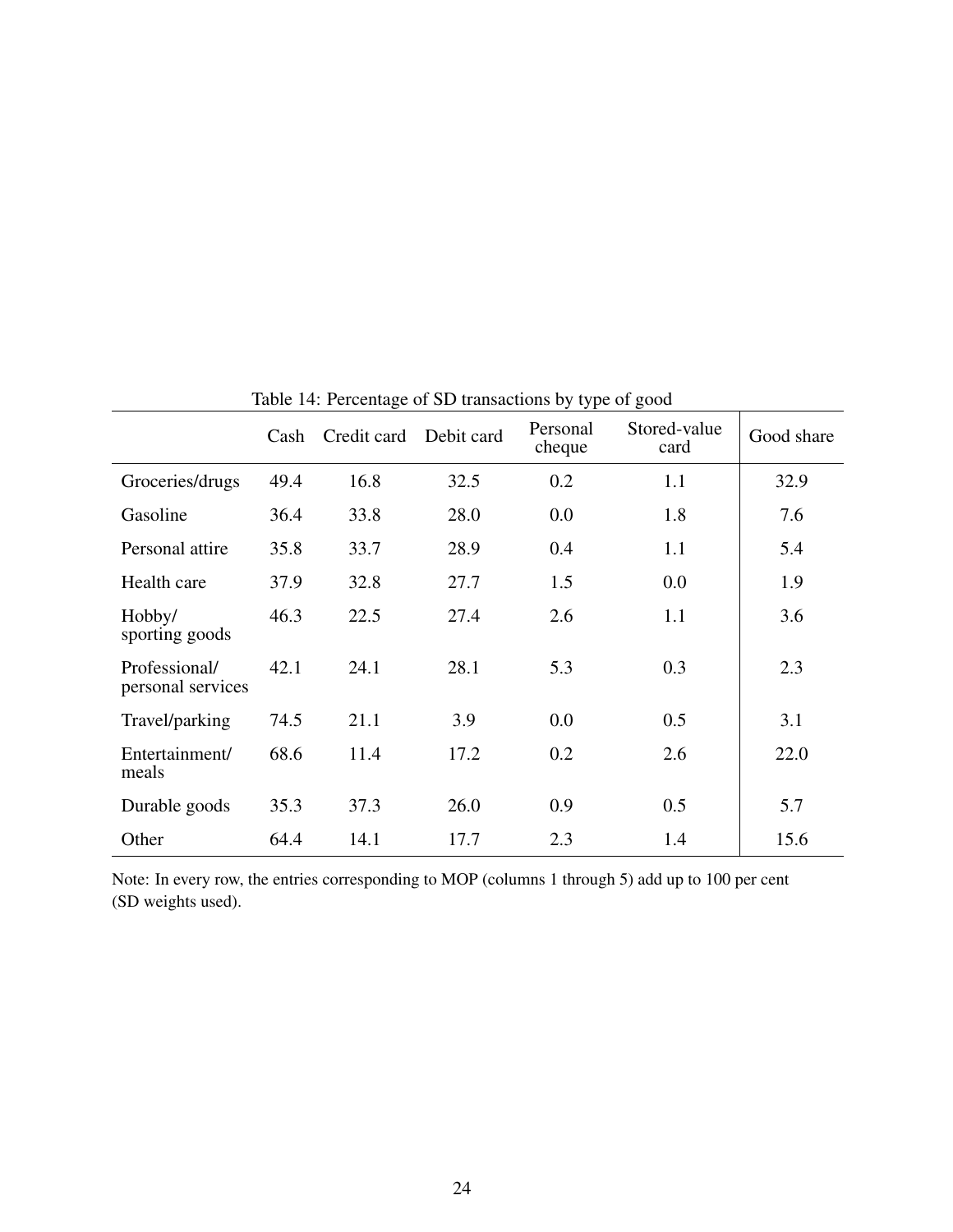|                                    | Cash | Credit card | Debit card | Personal cheque | Stored-<br>value card | Value share<br>of good |
|------------------------------------|------|-------------|------------|-----------------|-----------------------|------------------------|
| Groceries/drugs                    | 27.1 | 27.5        | 43.4       | 0.5             | 1.1                   | 27.0                   |
| Gasoline                           | 29.1 | 40.5        | 27.7       | 0.2             | 2.3                   | 6.8                    |
| Personal attire                    | 16.2 | 50.5        | 31.8       | 0.2             | 1.0                   | 7.7                    |
| Health care                        | 9.4  | 73.2        | 14.4       | 2.7             | 0.0                   | 3.8                    |
| Hobby/<br>sporting goods           | 17.8 | 38.1        | 33.2       | 5.7             | 3.8                   | 3.6                    |
| Professional/<br>personal services | 12.1 | 40.9        | 25.2       | 21.8            | 0.0                   | 5.8                    |
| Travel/parking                     | 36.2 | 52.9        | 10.7       | 0.0             | 0.2                   | 1.4                    |
| Entertainment/<br>meals            | 45.0 | 28.1        | 25.5       | 0.4             | 0.8                   | 8.8                    |
| Durable goods                      | 9.5  | 61.2        | 26.5       | 0.7             | 0.7                   | 17.6                   |
| Other                              | 23.2 | 34.7        | 28.9       | 11.6            | 0.5                   | 16.4                   |

<span id="page-28-0"></span>Table 15: Percentage of SD total spending by type of good

Note: In every row, the entries corresponding to MOP (columns 1 through 5) add up to 100 per cent (SD weights used).

| Table 16: Percentage of SD transactions by channel |      |             |            |                 |                       |                            |  |
|----------------------------------------------------|------|-------------|------------|-----------------|-----------------------|----------------------------|--|
|                                                    | Cash | Credit card | Debit card | Personal cheque | Stored-<br>value card | Volume share<br>of channel |  |
| By mail                                            | 12.1 | 25.7        | 3.7        | 57.6            | 0.9                   | 0.3                        |  |
| At a store                                         | 50.9 | 19.9        | 27.4       | 0.1             | 1.6                   | 84.5                       |  |
| By phone                                           | 28.6 | 45.5        | 15.5       | 10.4            | 0.0                   | 0.5                        |  |
| Online                                             | 10.5 | 63.8        | 22.1       | 1.2             | 2.5                   | 1.0                        |  |
| To a person,<br>not at a store                     | 80.6 | 6.9         | 6.5        | 5.7             | 0.4                   | 6.0                        |  |
| Other                                              | 71.2 | 15.1        | 11.5       | 1.6             | 0.6                   | 7.7                        |  |

<span id="page-28-1"></span>Table 16: Percentage of SD transactions by channel

Note: In every row, the entries corresponding to MOP (columns 1 through 5) add up to 100 per cent (SD weights used).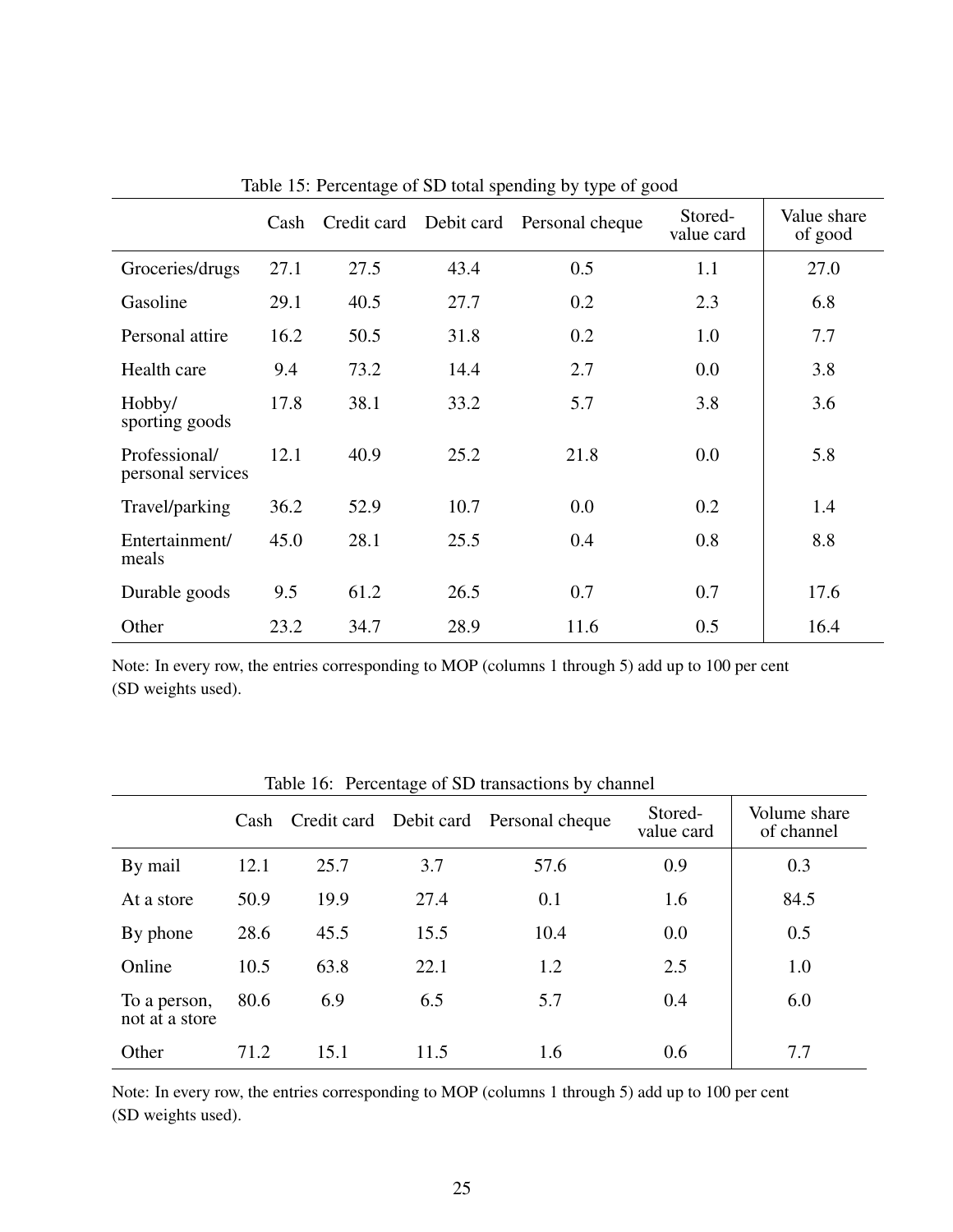|                                |      |             | ັ    | ັ<br>◡                     |                       |                           |
|--------------------------------|------|-------------|------|----------------------------|-----------------------|---------------------------|
|                                | Cash | Credit card |      | Debit card Personal cheque | Stored-<br>value card | Value share<br>of channel |
| By mail                        | 3.0  | 43.0        | 1.3  | 52.1                       | 0.0                   | 1.9                       |
| At a store                     | 21.2 | 41.8        | 34.1 | 0.4                        | 1.2                   | 78.8                      |
| By phone                       | 6.6  | 71.7        | 13.6 | 8.1                        | 0.0                   | 1.5                       |
| Online                         | 6.1  | 71.8        | 18.3 | 0.6                        | 0.5                   | 2.1                       |
| To a person,<br>not at a store | 47.1 | 14.4        | 19.9 | 17.8                       | 0.0                   | 7.0                       |
| Other                          | 23.9 | 34.2        | 27.0 | 14.0                       | 0.3                   | 8.4                       |

<span id="page-29-0"></span>Table 17: Percentage of SD spending by channel

Note: In every row, the entries corresponding to MOP (columns 1 through 5) add up to 100 per cent (SD weights used).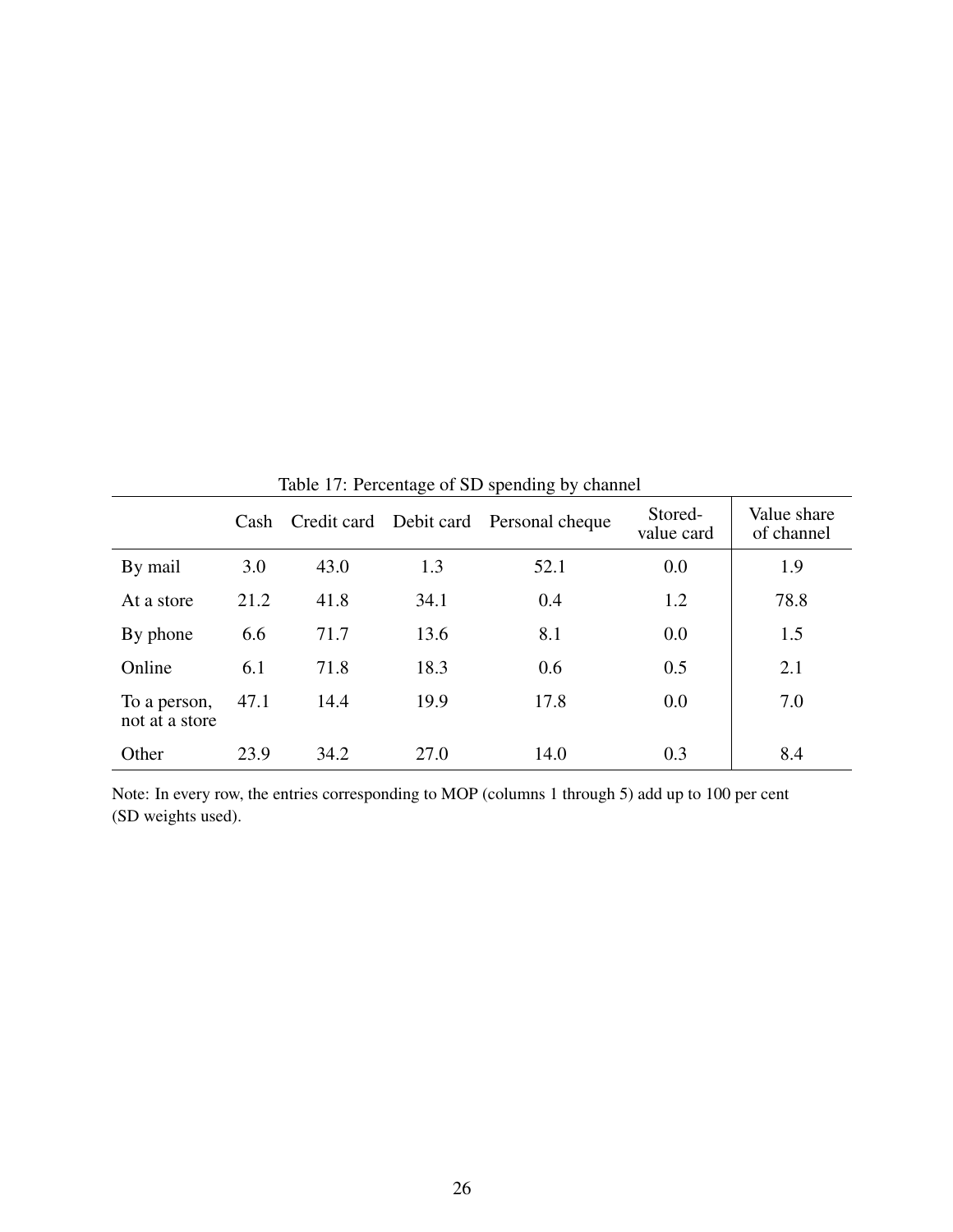|                       | Cash | Credit card | Debit card | Personal<br>cheque | Stored-value<br>card |
|-----------------------|------|-------------|------------|--------------------|----------------------|
| <b>Overall</b>        | 53.7 | 19.3        | 24.7       | 0.8                | 1.4                  |
| <b>Region</b>         |      |             |            |                    |                      |
| West                  | 50.5 | 20.9        | 26.7       | 1.0                | 1.8                  |
| Ontario               | 56.4 | 18.9        | 22.5       | 0.6                | 1.7                  |
| Quebec                | 54.1 | 19.7        | 25.5       | 0.7                | 0.9                  |
| Atlantic              | 57.4 | 16.3        | 24.8       | 1.5                | 0.6                  |
| Age                   |      |             |            |                    |                      |
| $18 - 34$             | 48.9 | 18.6        | 31.2       | 0.5                | 1.8                  |
| $35 - 54$             | 53.8 | 18.1        | 25.8       | 0.8                | 1.8                  |
| $55 - 75$             | 59.0 | 21.9        | 17.7       | 1.0                | 0.7                  |
| <b>Income</b>         |      |             |            |                    |                      |
| $<$ 30K               | 65.2 | 6.9         | 26.3       | 1.1                | 0.6                  |
| 30K-60K               | 56.5 | 15.4        | 26.6       | 0.7                | 1.1                  |
| 60K-100K              | 52.8 | 20.0        | 26.0       | 0.7                | 1.2                  |
| >100K                 | 47.3 | 29.7        | 20.4       | 0.7                | 2.5                  |
| <b>Gender</b>         |      |             |            |                    |                      |
| Female                | 54.1 | 18.1        | 26.2       | 0.7                | 1.3                  |
| Male                  | 54.3 | 20.7        | 23.1       | 0.8                | 1.5                  |
| Urban/rural           |      |             |            |                    |                      |
| Urban                 | 53.9 | 20.3        | 23.9       | 0.8                | 1.6                  |
| Rural                 | 55.2 | 15.4        | 28.1       | 0.9                | 0.9                  |
| <b>Financial role</b> |      |             |            |                    |                      |
| Not responsible       | 53.6 | 17.4        | 27.7       | 1.0                | 0.9                  |
| Responsible           | 54.6 | 20.6        | 23.0       | 0.7                | 1.7                  |

Table 18: Percentage of SD transactions by MOP and strata (%)

Note: Percentages represent share of number of transactions conducted by a certain MOP and rows sum up to 100 per cent (SD weights used).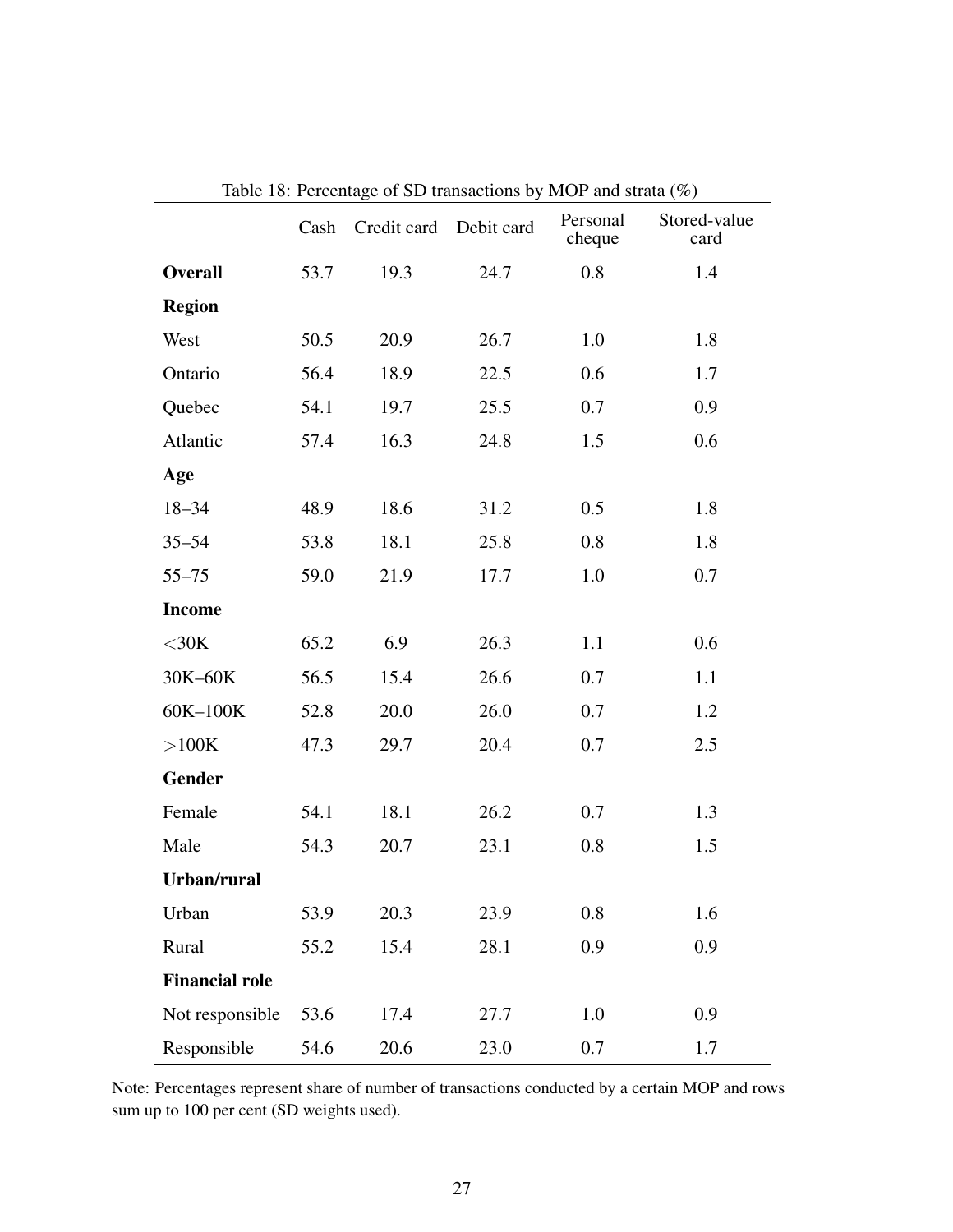|                       |      | Cash Credit card Debit card | $\epsilon$ of total SD spending $\epsilon$ | $1.101$ and $0.100$ ( $\frac{1}{2}$ )<br>Personal<br>cheque | Stored-value<br>card |
|-----------------------|------|-----------------------------|--------------------------------------------|-------------------------------------------------------------|----------------------|
| <b>Overall</b>        | 22.7 | 40.8                        | 31.6                                       | 3.9                                                         | 1.0                  |
| <b>Region</b>         |      |                             |                                            |                                                             |                      |
| West                  | 20.9 | 37.2                        | 37.3                                       | 3.6                                                         | 1.1                  |
| Ontario               | 22.4 | 46.7                        | 26.3                                       | 4.1                                                         | 0.5                  |
| Quebec                | 24.2 | 41.0                        | 30.9                                       | 2.1                                                         | 1.8                  |
| Atlantic              | 24.8 | 28.7                        | 37.5                                       | 8.5                                                         | 0.4                  |
| Age                   |      |                             |                                            |                                                             |                      |
| $18 - 34$             | 22.7 | 40.5                        | 34.0                                       | 1.5                                                         | 1.3                  |
| $35 - 54$             | 22.5 | 38.8                        | 33.5                                       | 3.8                                                         | 1.3                  |
| $55 - 75$             | 22.8 | 43.7                        | 27.5                                       | 5.8                                                         | 0.3                  |
| <b>Income</b>         |      |                             |                                            |                                                             |                      |
| $<$ 30K               | 32.8 | 11.9                        | 43.2                                       | 11.8                                                        | 0.3                  |
| 30K-60K               | 27.7 | 31.7                        | 36.5                                       | 3.3                                                         | 0.7                  |
| 60K-100K              | 21.9 | 41.7                        | 32.9                                       | 2.4                                                         | 1.1                  |
| >100K                 | 15.8 | 57.9                        | 22.5                                       | 2.6                                                         | 1.3                  |
| Gender                |      |                             |                                            |                                                             |                      |
| Female                | 23.1 | 40.6                        | 33.9                                       | 1.7                                                         | 0.6                  |
| Male                  | 22.3 | 41.1                        | 29.7                                       | 5.7                                                         | 1.3                  |
| Urban/rural           |      |                             |                                            |                                                             |                      |
| Urban                 | 21.8 | 43.0                        | 30.8                                       | 3.5                                                         | 0.9                  |
| Rural                 | 25.8 | 32.2                        | 35.1                                       | 5.5                                                         | 1.4                  |
| <b>Financial role</b> |      |                             |                                            |                                                             |                      |
| Not responsible       | 22.8 | 36.8                        | 35.0                                       | 4.5                                                         | 0.9                  |
| Responsible           | 22.6 | 42.9                        | 29.9                                       | 3.6                                                         | 1.0                  |

<span id="page-31-0"></span>Table 19: Percentage of total SD spending by MOP and strata (%)

Note: Percentages represent share of the total transaction value conducted by a certain MOP and rows sum up to 100 per cent (SD weights used).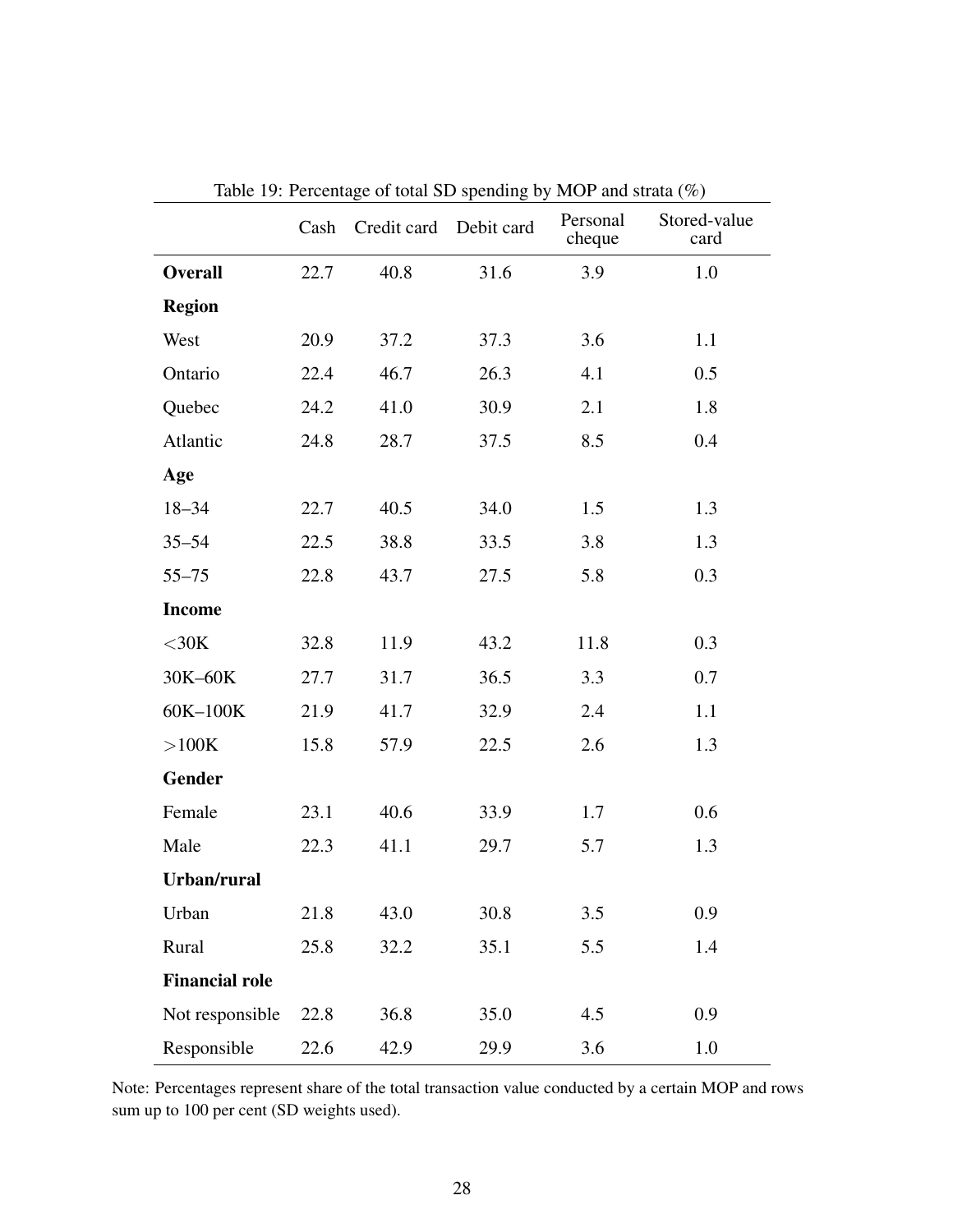<span id="page-32-0"></span>

|                  | Top ratings <sup>1</sup> $(\%)$ Average rating <sup>2</sup> |     |
|------------------|-------------------------------------------------------------|-----|
| Security         | 73.3                                                        | 8.9 |
| Ease/speed       | 72.6                                                        | 8.9 |
| Costs            | 66.3                                                        | 8.5 |
| Acceptance       | 64.7                                                        | 8.6 |
| Record keeping   | 51.8                                                        | 8.0 |
| Timing/delay     | 49.5                                                        | 7.7 |
| Anonymity        | 48.3                                                        | 7.5 |
| Control spending | 44.2                                                        | 7.3 |
| Rewards          | 38.0                                                        | 7.1 |

1. Percentages represent the share of participants rating the attribute in the top range, on a scale from 1 to 10, in terms of how important it is to them.

2. Average represents the average importance rating for a certain attribute. Based on SQ responses (SQ weights used).

|                            | Cash | Credit card |            |           | Debit card |      |
|----------------------------|------|-------------|------------|-----------|------------|------|
|                            |      | in Canada   | travelling | in Canada | travelling | card |
| Ease/speed                 | 79.0 | 75.6        | 57.1       | 72.4      | 30.7       | 45.0 |
| Risk fraud/loss            | 39.5 | 22.6        |            | 24.1      |            | 48.4 |
| Significance of fraud/loss | 17.3 | 12.2        | 12.0       | 10.5      | 11.7       | 31.3 |
| Acceptance                 | 83.1 | 54.1        | 38.2       | 45.1      | 17.6       | 16.8 |
| Costs                      | 71.8 | 28.9        | 15.6       | 32.1      | 13.3       | 45.8 |
| Record keeping             | 26.8 | 53.6        |            | 50.5      |            | 18.6 |

<span id="page-32-1"></span>Table 21: Perceptions about MOP attributes (%)

Note: Proportions of participants with "most favourable ratings" on a scale from 1 to 5. Based on SQ responses (SQ weights used).